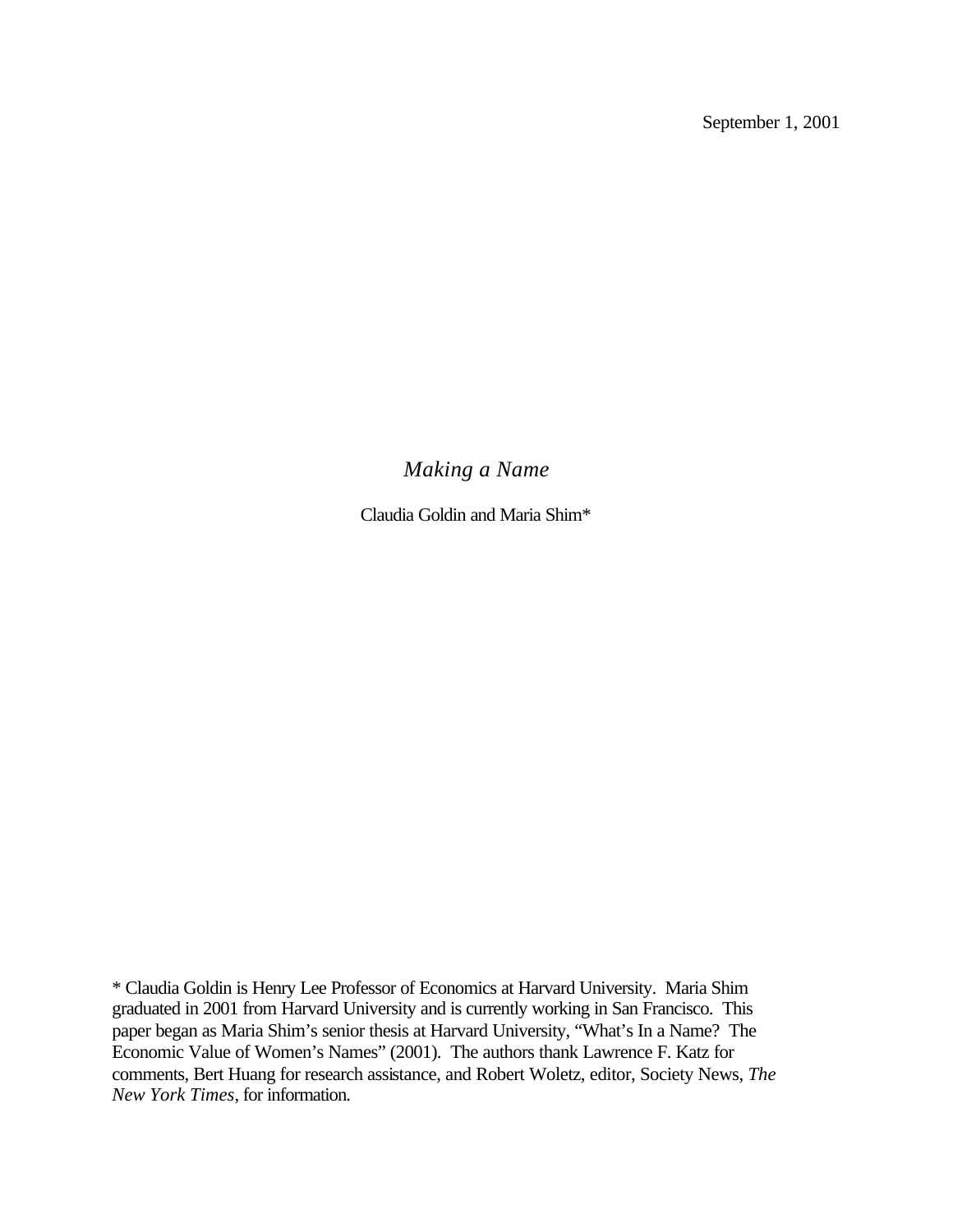Making a Name Claudia Goldin and Maria Shim NBER Working Paper No. September 2001 JEL Nos. J12, J16, J24

### **ABSTRACT**

Ever since Lucy Stone decided to retain her surname at marriage in 1855, women in America have tried to do the same. But their numbers were extremely low until the 1970s. The increased age at first marriage, rising numbers with professional degrees and Ph.D.'s, the diffusion of "the Pill," state legal decisions, and the acceptance of the appellation "Ms.," among other factors, spurred surname retention among married women in the late 1970s and early 1980s. This paper tracks the fraction of college graduate women who kept their surnames upon marriage and after childbirth and explores some of the correlates of surname retention. We use two decades of data from *The New York Times* and twenty years of information on the Harvard class of 1980.

A times series on surname retention at marriage for college graduate women, gleaned from wedding announcements in *The New York Times*, shows a large increase from 1980 to 1984, a leveling off to 1998, and a possible subsequent increase. About 35 percent kept their surname at marriage in 2001, but fewer than 10 percent did in 1980. Among the women in the Harvard class of 1980, about 52 percent kept their surname at some time after marriage and only a small fraction of this group changed their surname after having children. The observable characteristics of importance in surname retention are those revealing that the bride had already "made a name" for herself.

Department of Economics and NBER CGOLDIN@HARVARD.EDU

Claudia Goldin Maria Shim Maria Shim Maria Shim 1823-20<sup>th</sup> Avenue Harvard University San Francisco, CA 94122 Cambridge, MA 02138 MSHIM@POST .HARVARD.EDU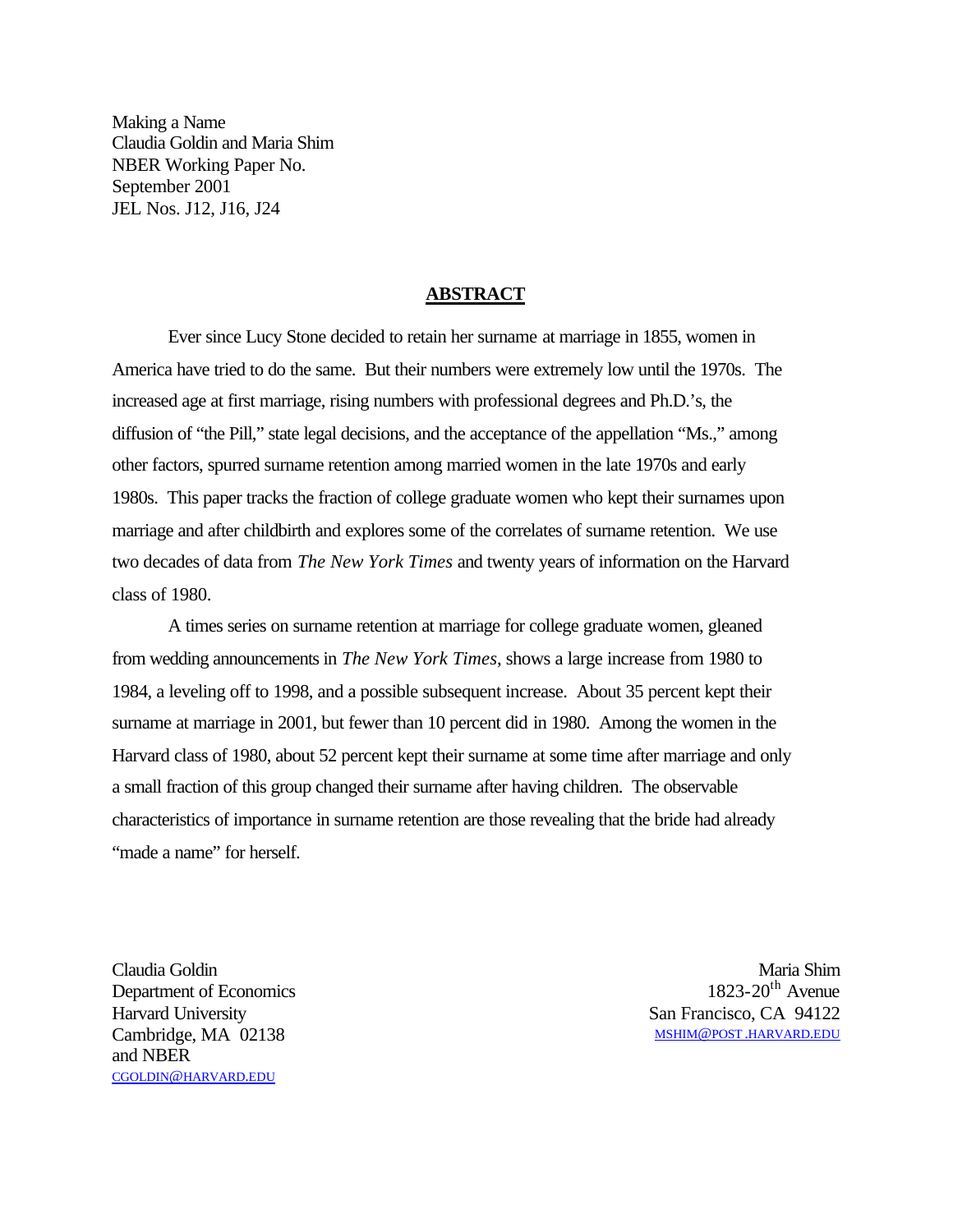The name a woman assumes upon marriage is a social indicator.<sup>1</sup> Although it is still customary in the United States for a woman to take the surname of her husband, the name a woman assumes upon marriage is now a choice. Retaining a name upon marriage may indicate that the woman has already "made a name" for herself or that she is asserting her own identity or possibly something else.<sup>2</sup>

Throughout history women have deviated from the custom of taking their husband's name, but they were a select group of socially and professionally prominent individuals.<sup>3</sup> Until the mid- to late-1970s almost all women assumed their husband's surname upon marriage and this was true even for the more highly educated and eminent, save perhaps some in the arts.<sup>4</sup>

Ordinary observation suggests that in the past several decades more college graduate women have retained their surnames upon marriage. The possible reasons for the change are many and include the increase in professional degrees among women, a later age at first marriage, a better chance to have a career including a greater ability to time births, the increase in divorce, and the legacy of the feminist revival of the late 1960s.

But the basic facts concerning the social indicator of women's surnames have eluded investigation because none of the usual data sets used by social scientists contains last names for married couples. Thus change over time and levels at various dates have been the subjects of speculation. The factors that have prompted some to change and others to retain their surnames have been no more than educated guesses.

 $\overline{\phantom{a}}$ 

<sup>&</sup>lt;sup>1</sup> In many cultures, for example Korean, it is customary for women to retain their family name upon marriage. But most of the societies in which women retain their surnames are not socially liberal and the custom does not have the same significance as it does in Anglo-American usage. See, e.g., Augustine-Adams (1997).

<sup>2</sup> See Akerlof and Kranton (2000) on identity.

 $3$  See Stannard (1977).

<sup>&</sup>lt;sup>4</sup> Many prominent women who married before the 1970s maintained their maiden names as their middle names. Two important examples are Ruth Bader Ginsburg and Sandra Day O'Connor.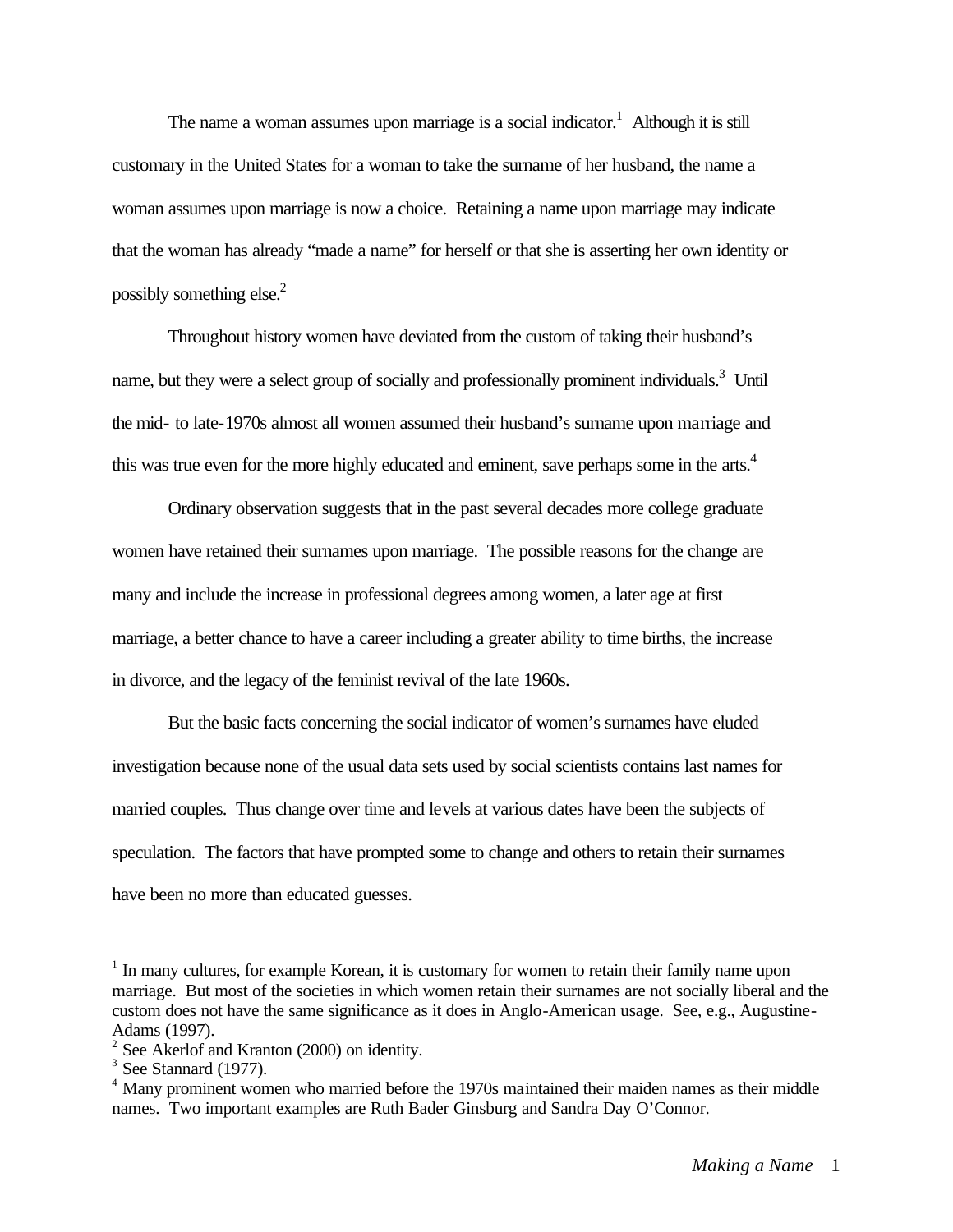To explore the social indicator of name change, we have collected two data sets that have information on surname changes at marriage and after. One comes from wedding announcements in *The New York Times* and the other consists of the alumni records of the Harvard Class of 1980. Both data sets are rich sources of information on the topic, but both apply to a special subset of individuals — those who are college graduates.

# *Legal and Social Barriers to Retaining One's Name*

Custom, not legal obligation, is largely responsible for the preponderance of women who change their surnames on marriage. Under the Common Law a married woman is not compelled to take her husband's surname. The laws of various states, nonetheless, have in the past deprived women of rights, such as retaining their driver's license and voter registration, if they did not assume the surname of their husband.<sup>5</sup> These legal restrictions were generally overturned or ignored by the mid-1970s. $<sup>6</sup>$ </sup>

The earliest known example of a U.S. woman who retained her surname upon marriage is Lucy Stone, the tireless anti-slavery and female suffrage crusader who married in 1855. In the 1920s, a generation after her death in 1893, prominent feminists formed the Lucy Stone League to help married women preserve the identity of their own surnames. Like many women who did not assume their husband's name, Lucy Stone bore the appellation Miss, which was otherwise reserved for unmarried women.

 $\overline{\phantom{a}}$ 

<sup>&</sup>lt;sup>5</sup> The U.S. Supreme Court in 1972 affirmed a lower court decision in Alabama that required a wife to assume her husband's surname or be deprived of a driver's license (*Forbush v. Wallace* 405 U.S. 970, 92 S.Ct. 1197). In *Dunn v. Palermo* a compulsory registration law was contested that required a woman to register under the surname of her husband or have her name removed from the voter registration list. In 1975 the Supreme Court of Tennessee struck down the registration requirement, citing the state constitution's adoption of Common Law under which, with few exceptions, an individual is allowed to choose any name.

 $6$  See, e.g., Augustine-Adams (1997).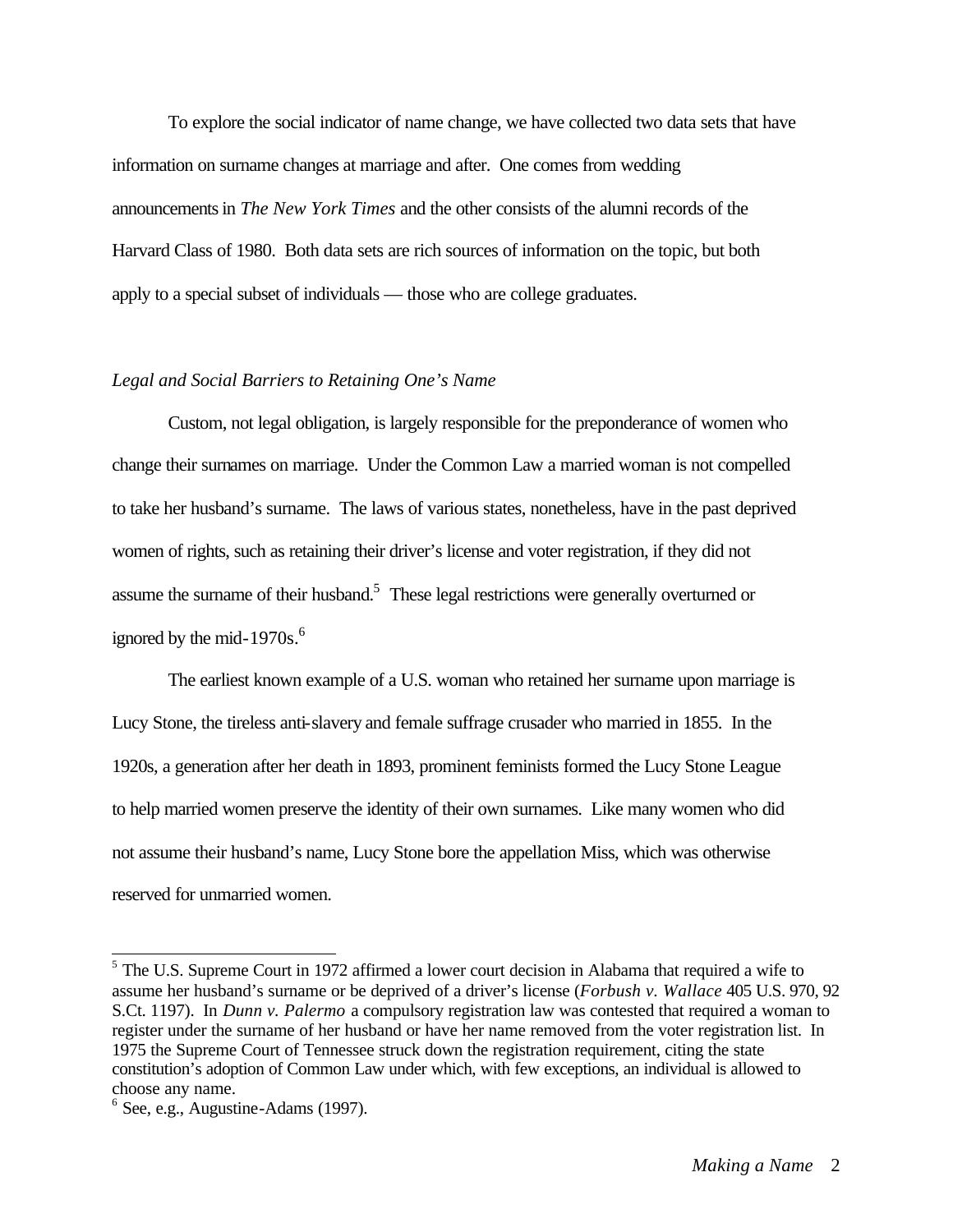The appellation "Ms." solved the obvious social problem of what to call a married woman who retained her surname. Although the use of Ms. dates from 1952, it did not gain much notice until the appearance of *Ms. Magazine* in 1972.<sup>7</sup> But although usage spread rapidly, there was resistance. Even *The New York Times* did not use Ms. as an appellation, unless in a direct quotation, until 1986.<sup>8</sup> By the mid-1970s, although social and legal barriers remained, the usage of Ms. and various enabling legal decisions had paved the way for women to retain their surnames upon marriage.

# *Social and Economic Change*

Several economic and social changes in the 1970s fueled the desire of women to retain their names upon marriage. One is the rise in the age at first marriage. Another is the increase in advanced degrees among college graduate women and their greater expectation that they would "make a name" for themselves in a career. Yet another is the diffusion of "the Pill" among young, unmarried women. Because virtually all the individuals in our data sets concerning surname change are college graduates, we restrict our discussion here to that population.

The age at first marriage among college graduate women increased substantially with cohorts born after 1950, although it had been virtually constant for more than twenty years prior (see Figure 1). The cohorts born from the 1930s to 1950 married within a year or two after college graduation. In the 1950 cohort, for example, more than 50 percent married before their twenty-third birthday. But for those born in 1957, just 30 percent married before age 23 and less

 7 For the history of the use of "Ms." see the *Oxford English Dictionary.*

<sup>&</sup>lt;sup>8</sup> "Beginning today, *The New York Times* will use "Ms." as an honorific in its news and editorial columns. Until now, "Ms." had not been used because of the belief that it had not passed sufficiently into the language to be accepted as common usage. The *Times* now believes that "Ms." has become a part of the language and is changing its policy. The *Times* will continue to use "Miss" or "Mrs." when it knows the marital status of a woman in the news, unless she prefers "Ms." "Ms." will also be used when a woman's marital status is not known." (*The New York Times*, June 20, 1986, Section B, p. 1).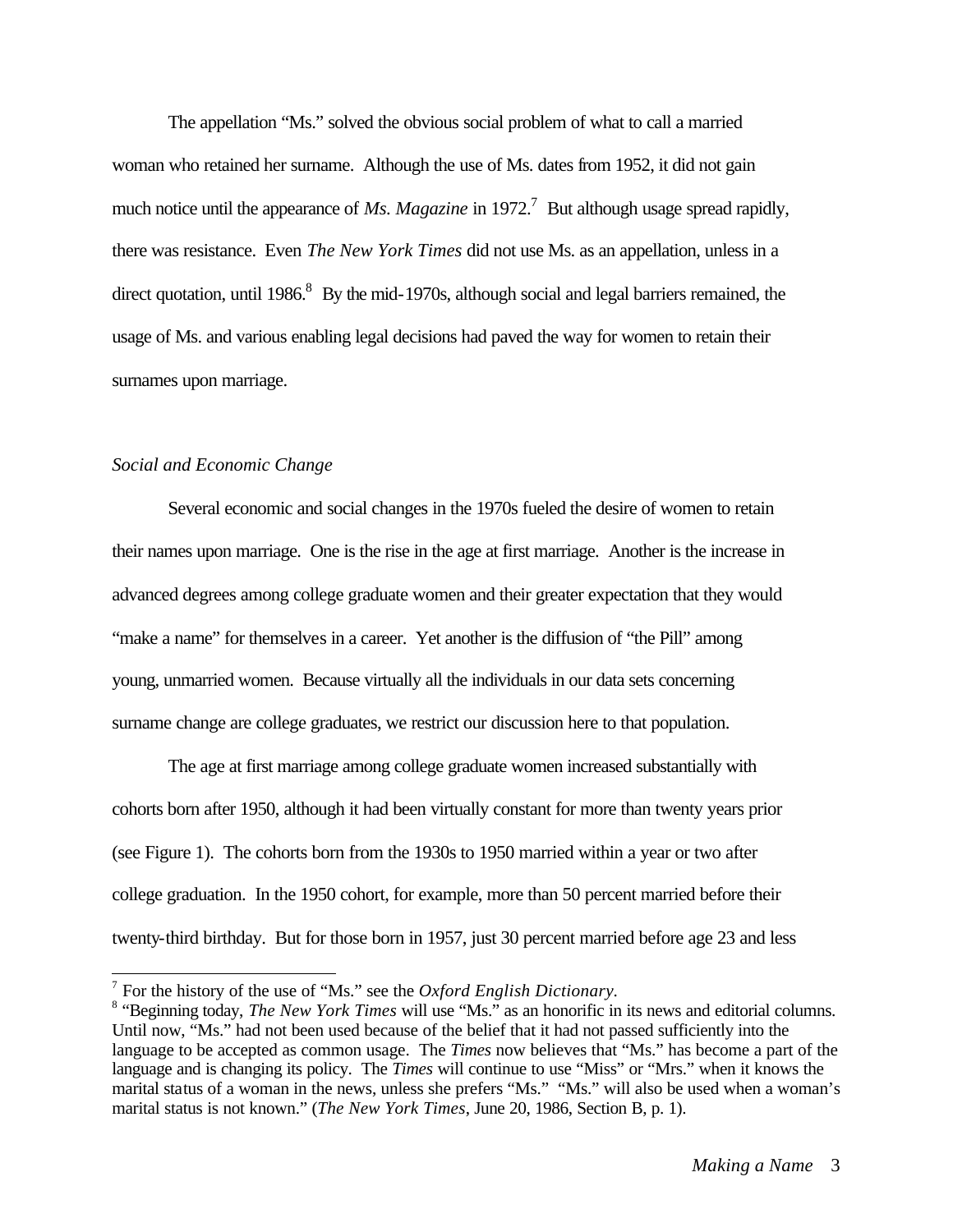than half the cohort had married by the time they were 25 years old. That is, between the cohorts born from 1950 to 1957 the median age at first marriage among college graduate women increased by two years. The trend has continued and the median age at first marriage for the 1965 birth cohort was about 26.5 years. That is, the median college graduate woman born in 1950 married in 1973, but the median college graduate woman born in 1957 married in 1982.

At the same time that the age at first marriage rose, the fraction of college graduate women continuing their education in professional and Ph.D. programs began to soar. Figure 2 gives the ratios of female first-year law or medical students to female BA's in that year. Compared with the levels in 1970, those a decade later were 7 times greater for the law and more than 3.5 times greater for medicine. Among Ph.D.'s granted (excluding those in education), the increase from 1970 to 1990 was about 1.7 times (not shown in Figure 2). For Ph.D. programs, the increase has continued beyond the early 1980s, whereas in law and medicine the ratio of female first-year students to female BA's has remained at about the level achieved in 1980.

The Pill — the female oral contraceptive — began to diffuse among young single women in the late 1960s and early 1970s, even though it had rapidly diffused among *married* women within a few years after its federal approval in 1960. The reason for the later diffusion of the Pill among young unmarried women concerns a set of restrictive laws and social norms, both of which changed in the late 1960s (Goldin and Katz 2000). Armed with the Pill, young women could enter advanced degree programs with less fear that a pregnancy would cut short their studies and they could marry later in life with fewer social penalties. More generally, they could plan an independent existence from an early stage of their lives. By an independent existence we mean a life that is not primarily defined by marriage and motherhood.

For all of these reasons — an increase in the age at first marriage, the rise of women in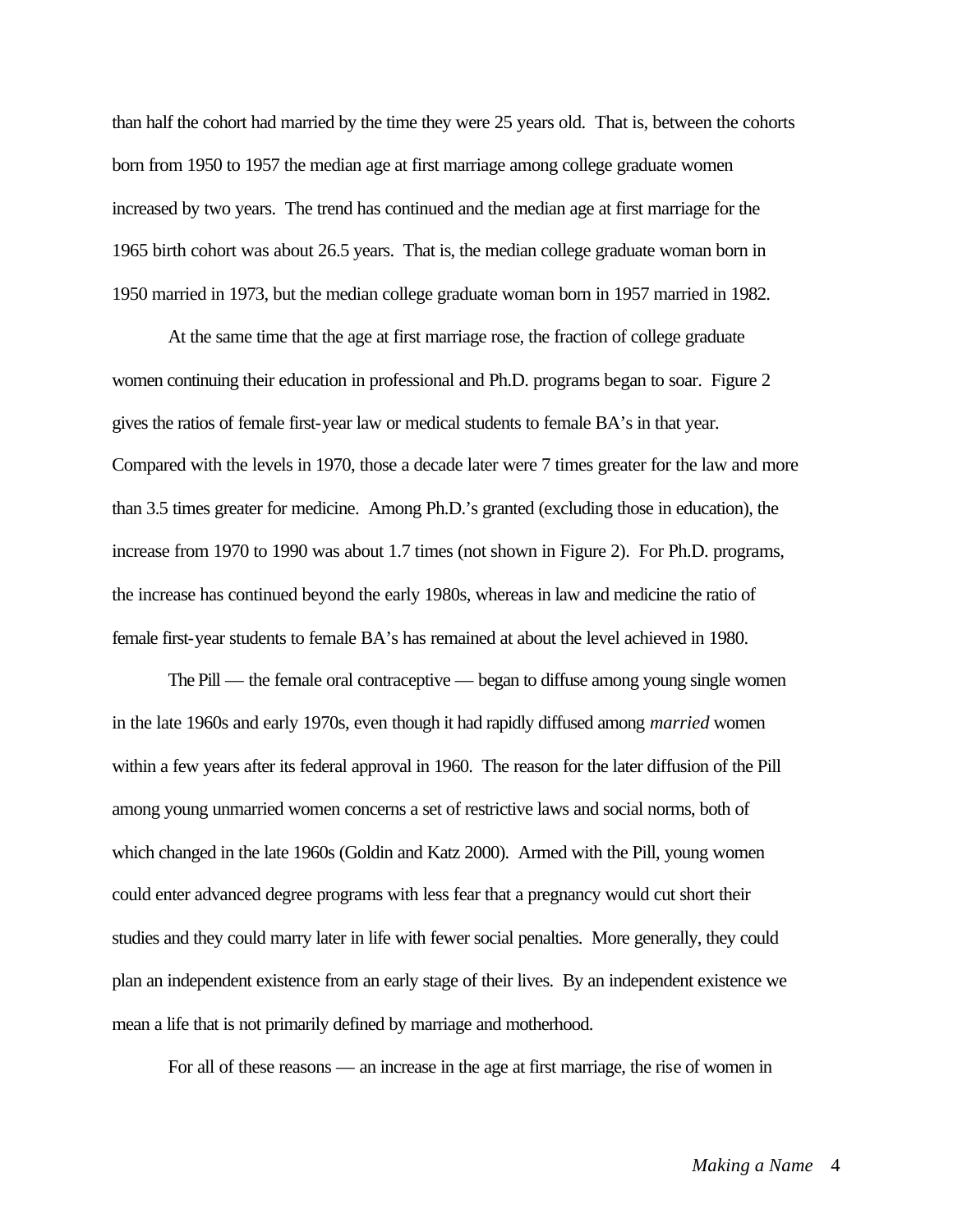professional degree programs, the diffusion of the Pill among young women, and the acceptance of the appellation Ms. — one would expect college graduate women to have retained their surnames to a far greater extent beginning sometime between the late 1970s and the early 1980s.<sup>9</sup>

### *Time Series Evidence from* The New York Times

As we noted previously, there is no readily available information on surname retention among married women. To understand trends during the past several decades among college graduate women we have coded marriage announcements in *The New York Times* from 1980 the year the newspaper began to provide information on the surname the bride would assume after marriage — to today.<sup>10</sup>

*The New York Times* wedding announcements typically provide information on the bride's and the groom's undergraduate colleges as well as their advanced degrees and schools, their occupations, parents' occupation(s), place of marriage, and who officiated at the ceremony. Age was almost always given after 1989 but not before. Announcements in the *Times* mainly concern couples whose families reside in the greater New York City region or who are sufficiently prominent or newsworthy in some other manner.

In writing an announcement the editor uses information provided by the couple (e.g., regarding education, occupation, ceremony). Additional material is gathered by a *Times* "fact

 $\overline{a}$  $9$  The reason that the increase should occur in the late 1970s to early 1980s is because the age at first marriage rose rapidly between the 1950 to 1957 birth cohorts. If an age at first marriage of about 25 years old sparks a sense of "independence" among women and if a movement to retain one's surname requires that the median graduate be in that category, then the movement would begin in  $1982 = 1957 + 25$ . See Davis and Robinson (1988) on how women versus men defined their identities within marriage across the 1970s and 1980s.

<sup>&</sup>lt;sup>10</sup> The data come from the "society page" of the Sunday, Style Section of *The New York Times*. Eight weekends per year, spaced uniformly over the year, were sampled, yielding a data set of about 270 to 300 marriages per year and almost 6,000 for the 21-year period.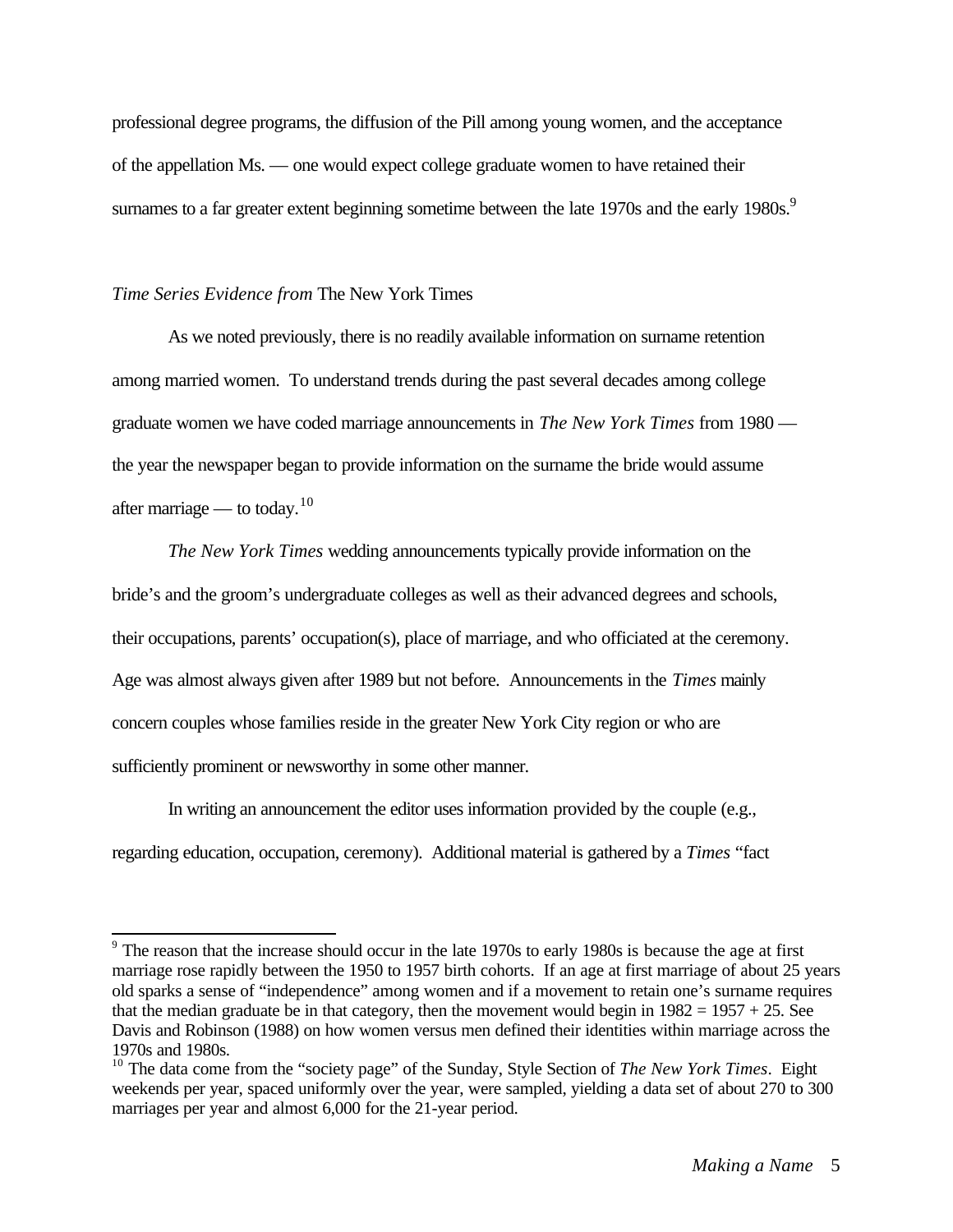checker."<sup>11</sup> To write an accurate announcement, the "fact checker" asks the couple if the bride will retain her maiden name socially or professionally, or if the bride will change her name to that of her future husband, or if the bride will hyphenate her name (and whether the groom will do so as well).<sup>12</sup> If a couple states that the bride will retain her surname, the announcement might contain a line: "The bride will be known as Ms. X" or "will be known professionally as Ms. X," or "will be keeping her name." If the bride states, instead, that she will be taking the name of the groom, the announcement might fluidly embed this information with something like: "Mrs. Y will graduate this June with a degree in physical therapy." Many couples have not thought about the future name of the bride or do not care to share it with the wider public. If that is the case, then neither Mrs. Y nor Ms. X appears in the announcement. The writer would, instead, use oblique references to "the bride" and "the bridegroom."

The graph in Figure 3 is a time series of the fraction of brides who stated they would retain their surnames (or who did not provide information to the fact checker). We give data for 1980 to 2001, all the years for which announcements give the name the bride will assume. The "keepers" are defined here as those who stated they will retain their surnames socially or professionally. All others are "changers," and include those listed as changing their surname ("Mrs. Y"), those who are hyphenating ("Mrs. X-Y"), and those who did not provide the fact checker with name-change information.<sup>13</sup>

The fraction retaining their surnames increased from less than 10 percent in 1980, when

 $\overline{\phantom{a}}$ 

<sup>&</sup>lt;sup>11</sup> We thank Robert Woletz, editor, Society News, *The New York Times*, for providing information on how the *Times* obtains information to write wedding announcements.

 $12$  Hyphenations are uncommon and there are very few cases of a bridegroom changing his surname.

 $13$  Some couples who did not give information to the fact checker could have been "keepers," but it is unlikely that many were. We have matched just a few of these couples to the Harvard class of 1980 class books, and we find that those who did not state anything in the *Times* were "changers." Furthermore, the fraction who are not listed as providing information in the early 1980s was very high (see Appendix Table A1) and these were virtually all changers.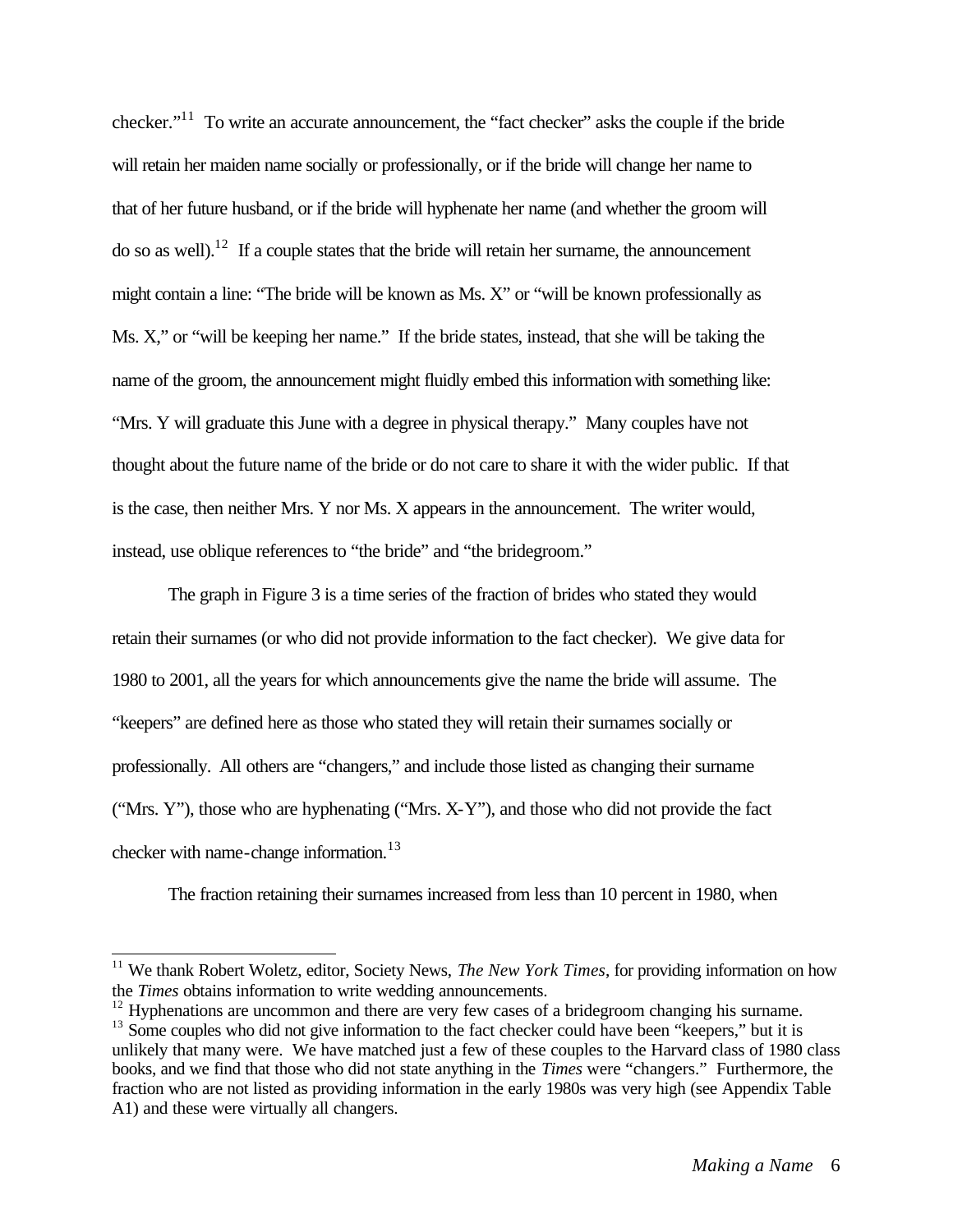the *Times* began reporting surname information, to about 20 percent in 1984/85. A plateau of around 20 percent was then maintained for about 15 years. The fraction increased again after 1998 and the latest data show that almost 35 percent of brides will retain their surnames. (For details on the time series see Appendix Table A1.)

The increase after 1998 coincides with a slight change in the question asked by the *Times* fact checkers. Three years ago, we have been told, the *Times* fact checkers asked if the bride would be keeping her surname "professionally" or "socially," rather than just at all. Although one might think that the change in the question led to the increase after 1998, there are is reason to believe that there would have been an increase anyhow.

Many women who retained their surnames professionally might have listed themselves as "keepers," even in the absence of the clarifying question. In the 1980s, for example, a substantial fraction of brides were listed in the *Times* as keeping their names for professional reasons, although very few did from 1990 to 1998 (see Table A1). As can be seen in Figure 3 (also Table A1) the increase from 1998 to 2001 did not occur immediately, as would be the case if the only reason for the increase were the change in the question. Finally, even if only those who responded that they were keeping their surnames socially were included (col. 1, Table A1), there would still have been a substantial increase in the fraction of "keepers" after 1998.

We recognize that there are potential biases in these data, in particular coming from selection into the group who announce their wedding. We will later provide evidence suggesting that the *Times* data understate the fraction of keepers even for those who graduate from a particular institution. Couples who choose to submit information to the *Times* may be more traditional or be from more established families, even conditional on undergraduate institution.

More important regarding our use of these data is the possibility of bias in the trend. *The*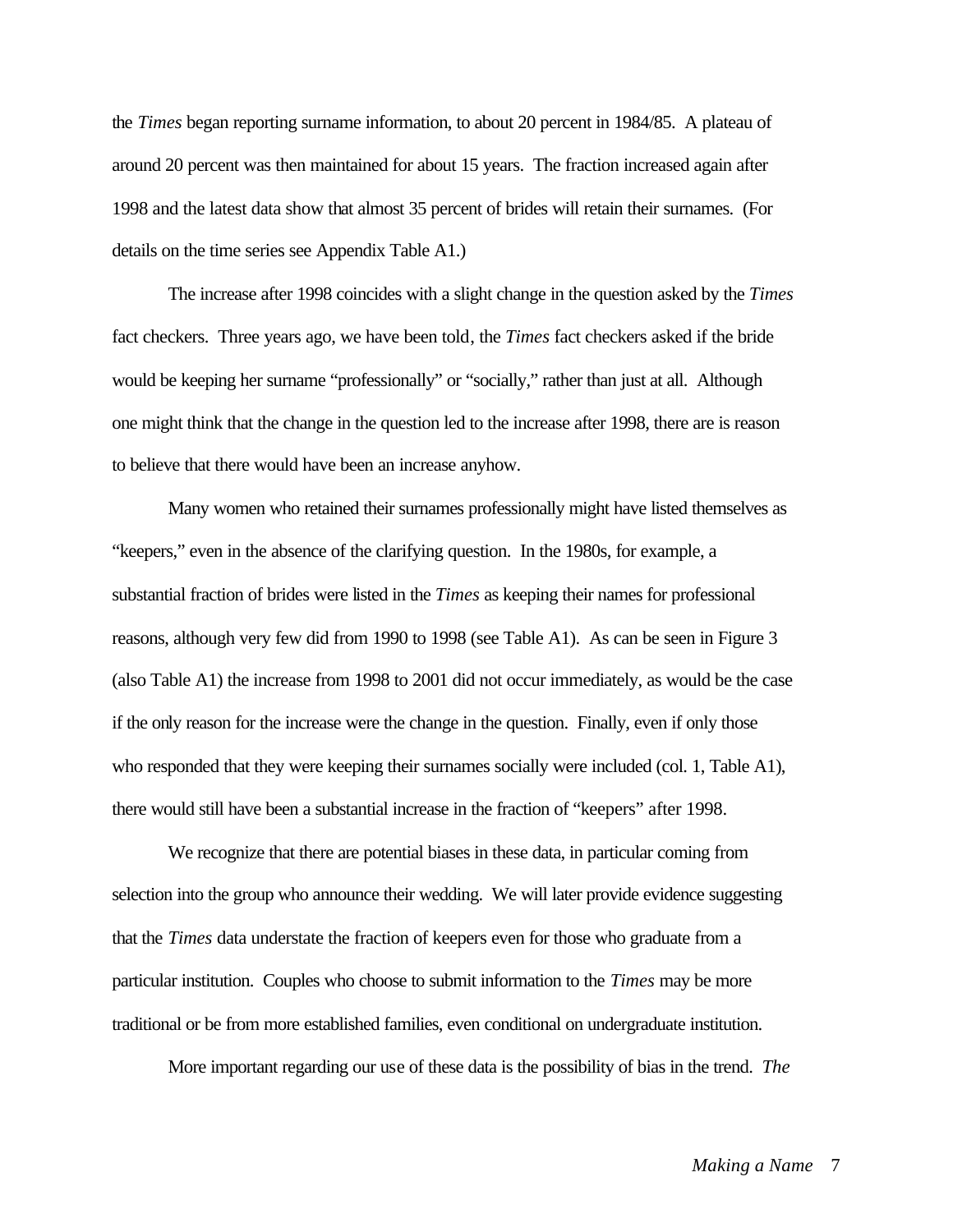*New York Times* society section features a select group of marriages by family income, background, education, and residence. If the group chosen changes over time, possibly through a deliberate attempt by the *Times* to be more inclusive, then the time trend could be influenced. The *Times* staff, however, claims that there have been no changes in their procedures regarding inclusion.<sup>14</sup> Thus, the second upturn after 1998 appears to reflect a real change in the fraction of "keepers" among the population from which the *Times* announcements draw.

We have also explored the possibility that the observables changed after 1998 in ways that could have led to an increase in the fraction of "keepers." We compared a large sample of wedding announcements in 2001 with those for the entire year 1991. We found that most observables are the same with two exceptions. The age at first marriage increased by about one year and the fraction who attended an Ivy League undergraduate university increased by a few percentage points. The few changes in observables can explain but a very tiny fraction of the increase after 1998 in the fraction keeping their names.<sup>15</sup>

# *Evidence of Longitudinal Change from the Harvard Alumni Surveys*

 $\overline{\phantom{a}}$ 

Data for the Harvard class of 1980 were collected from the Harvard alumni office, which keeps five-year reunion books. The class of 1980 was chosen because its marriage history spans the years of *The New York Times* data and it has a long enough history to allow us to observe whether lifecycle transitions, such as having children, affect the decision to retain one's name.

<sup>&</sup>lt;sup>14</sup> Robert Woletz, editor of the *Times* society section, informed Claudia Goldin that inclusion reflects the "newsworthiness" of the wedding. He stated that in the past 18 months the fact checkers have directly asked women if they are retaining their surname professionally or socially, rather than just retaining their surname at all. The increase in "keepers" precedes this change. In addition, there were previous periods when the fact checkers appear to have asked the question directly (e.g., the late 1980s) and the time series was unaffected then. Women who are "keepers" for social or professional reasons appear to have responded that they will keep their surname even if they were not asked directly for what purpose.

 $15$  Our conclusion comes from using the regression framework to be presented below.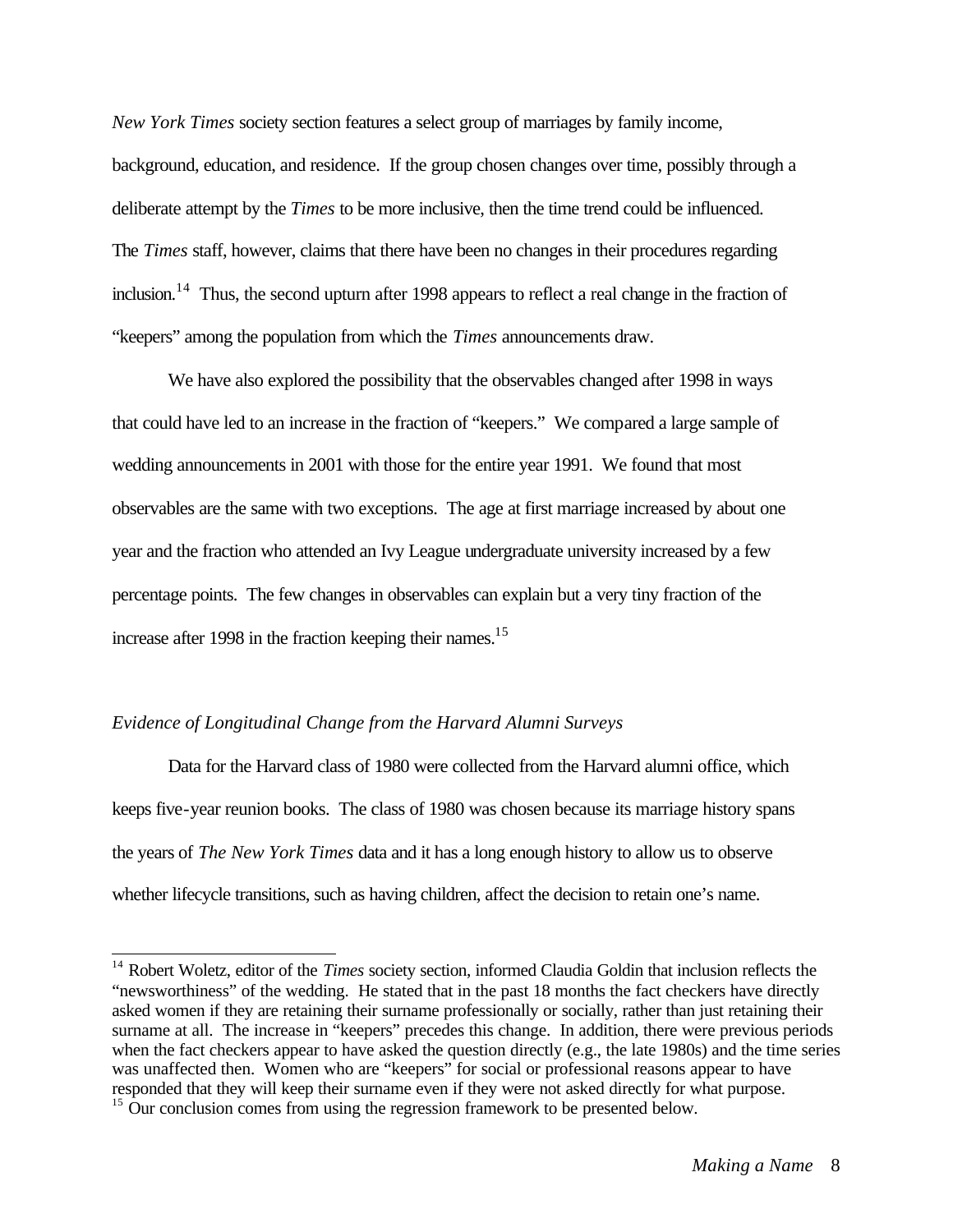Not all graduates respond to alumni surveys and some who respond in one year may not respond in another. Across the entire two decades 487 women of the 603 who graduated responded to at least one of the five-year surveys. Of those who responded, 390 reported to have ever-married and, of this total group, 52.3 percent did not change their last name to that of their husband's in the alumni survey nearest to their marriage year (see Table 1).<sup>16</sup> Those who married closest to college graduation had the lowest rate of surname retention: 38.3 percent of those marrying before 1985 did not change their surnames. But for all subsequent survey years, the fraction keeping their names was about 57 percent. The figure is considerably higher than that in *The New York Times* data but the *Times* data have fewer women with advanced degrees and a more diverse group of undergraduate colleges. We will make more precise comparisons between these two data sets when we discuss the correlates of name retention.

The Harvard sample allows us to see the effects of lifecycle transitions after marriage, whereas *The New York Times* data reveal name changing only at the moment of marriage. The vast majority of women in the Harvard class of 1980 who retained their surname upon marriage continued to do so, even after childbearing. Of those who did not change their surname upon marriage, about 10 percent changed subsequently (see Table 1, part B). But within this group, 12 percent of those with children later changed their surname and 5 percent did among those who did not list any children. Therefore, women with children have a higher tendency to take their husband's surname even if they did not do so at marriage. But the fraction that changed their surname after marriage is low, even among those with children. $17$ 

 $\overline{a}$ 

<sup>&</sup>lt;sup>16</sup> The marriage rate among the group is higher than these data would imply,  $(390/487) = 80$  percent, because some women responded in 1985 but not after, and most who married did so after 1985. By using the data from the last alumni survey, we compute that the marriage rate to 2000 is about 85 percent, which makes it comparable with other populations of highly educated women.

 $17$  The Harvard data should probably be interpreted as giving the name that is used professionally or socially. Goldin knows a few members of the class personally and, for those, the name given is that used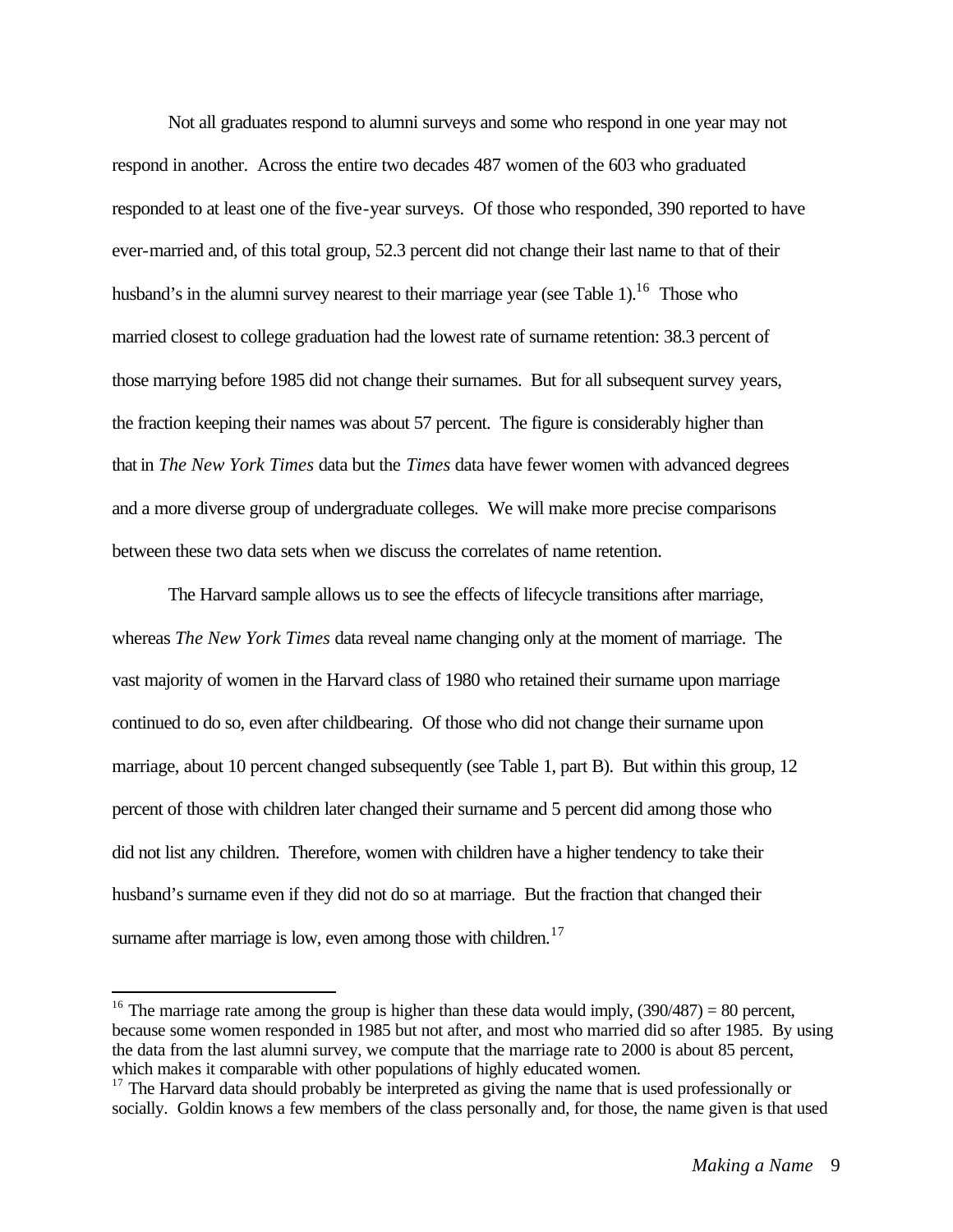#### *Correlates of Name Retention*

 $\overline{a}$ 

The New York Times *Cross Section Data Set, 1991*

What distinguished the women who retained their names from those who changed theirs? The most obvious possible reasons concern "making a name" for oneself. Women with advanced degrees, occupations in the arts and literature, and longer careers before marriage would appear to be more likely to retain their names. More traditional individuals, perhaps as indicated by a religious ceremony, would be less likely to retain their surnames. Family expectations and peer effects might matter as well. We will see that all of these reasons come into play. We emphasize that we are looking at the *correlates* of name change and that we are not necessarily finding causal relationships. We have tried to express the results using language that conveys this intent.

To explore the correlates of name retention, information was collected from *all* marriage announcements in *The New York Times* in 1991. As previously noted, the typical announcement contains education, occupation, age, and family background information for both bride and groom, and the religious nature of the ceremony. Across all weekends in 1991 there were 1,958 marriage announcements of which 91 percent give the bride's age.

Couples in these announcements form a distinctive stratum in society. Almost all graduated from college and 48 percent of these colleges, for both brides and grooms, were in the top 25 universities, top 25 liberal arts colleges, Ivy League institutions, or "seven sisters"

for both. But one prominent individual in the class — Caroline Kennedy — is listed under her "professional" name (Kennedy), although she is known socially as Caroline Kennedy Schlossberg. Although some actual "changers" in the class might have been too lazy to change their name in the first reunion book, our data set contains the entries from four class books.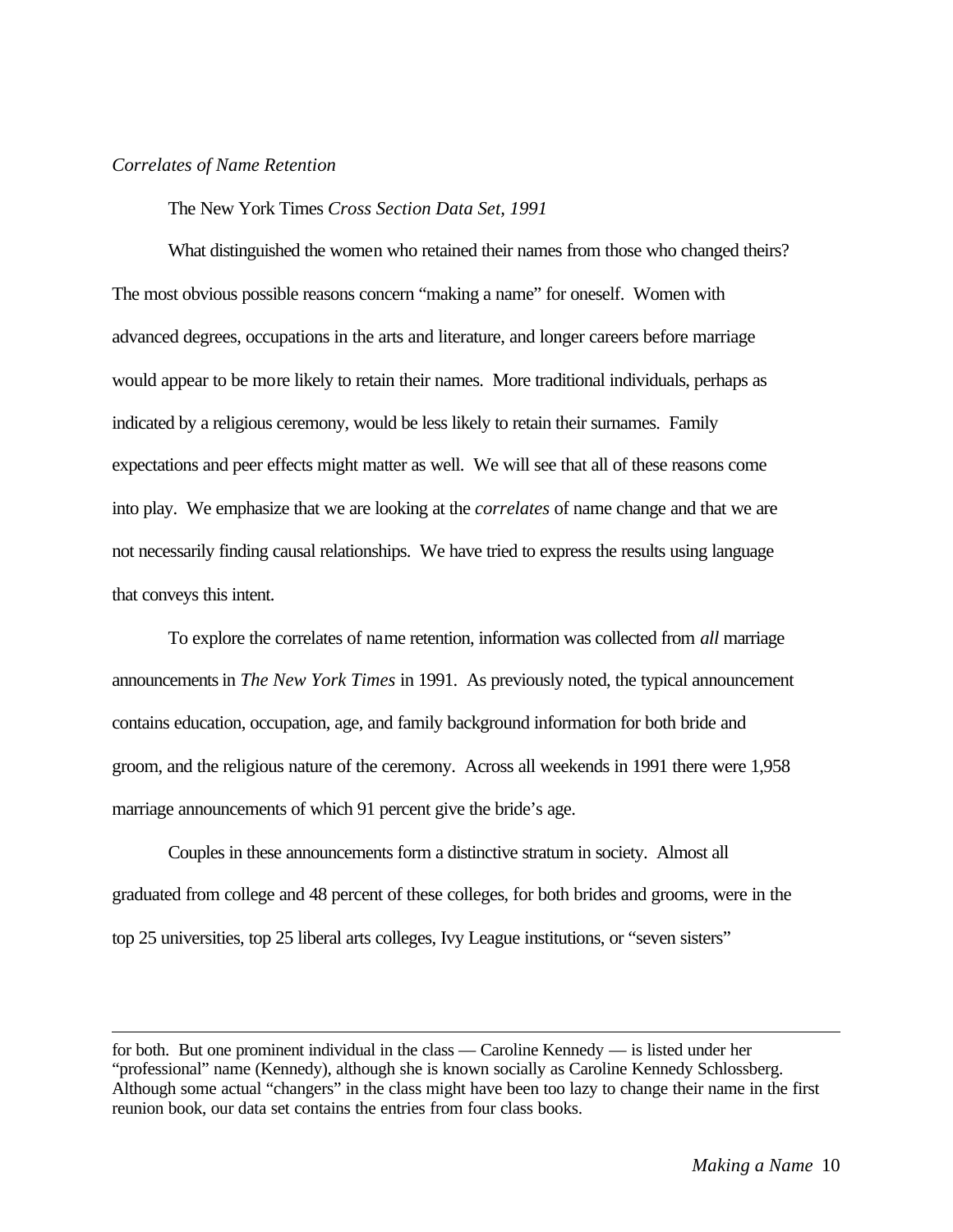schools.<sup>18</sup> Among brides, 42 percent had a post-baccalaureate degree or were pursuing one and among grooms the figure is 49 percent. The median age of the bride, for a first marriage, was 28 years and the mean was 28.3 years. First marriages were 96.5 percent of the total for brides and 91 percent for grooms. That is, brides entering second marriages were less apt to publicize their marriage. Religious ceremonies were performed for 92 percent of the weddings. One-third of the religious ceremonies were Jewish and one-fifth were Catholic, a high figure for both but not surprising given the location of *The New York Times*.

We have estimated a linear probability regression where the dependent variable is whether the bride changed her surname.<sup>19</sup> Three groups of variables have been included — those pertaining to the ceremony, the bride, and the groom. We have estimated the regression using the full sample of announcements that included age (cols. 1 and 2) and a subset that excludes announcements for which the couple did not state anything definitive about the bride's future surname (col. 3). In the full sample regression, we offer one variant that includes only the bride's observables (col. 1) and another that adds variables pertaining to the groom and the ceremony. But because the results are similar across the three columns, we discuss only those from the full sample with all variables (col. 2). In the discussion it should be kept in mind that 81 percent of brides changed their name (or did not list information about the name).

A religious ceremony is associated with a higher probability of changing one's surname. Relative to the base group (civil ceremony), a Catholic ceremony is associated with an 8.2 percentage point increase in the probability of name changing and the effect is 7.6 for a Jewish

 $\overline{a}$ 

<sup>&</sup>lt;sup>18</sup> The rankings of schools from the most recent *U.S. News and World Report* are used. The "seven sister" schools include Bryn Mawr, Mount Holyoke, Radcliffe, Sarah Lawrence, Smith, Wellesley, and Vassar, although most are no longer single-sex and one (Radcliffe) merged with Harvard University in 1972. Schools are in only one category. Thus Harvard is in the "Ivy League" category, rather than "top 25 universities." Post-baccalaureate degrees primarily include M.A., Ph.D., J.D., M.D., and M.B.A..

<sup>&</sup>lt;sup>19</sup> The main results are unaffected by the use of a "logit" regression.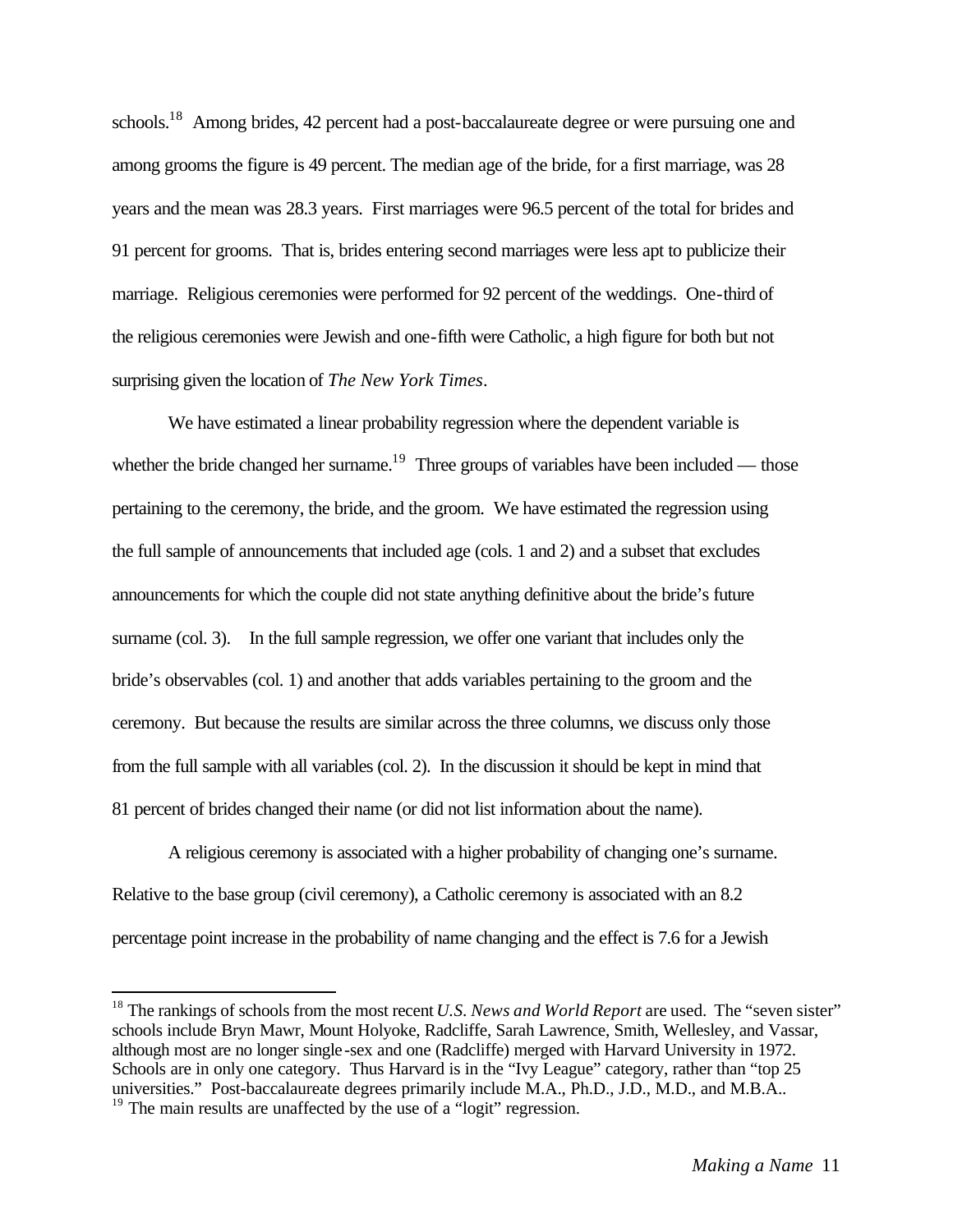ceremony. Mixed religious ceremonies, as well as those for non-Western religions, were about equal to the base, civil ceremony group.

Brides in their twenties had a higher probability of name changing — about 15 percentage points relative to brides older than about thirty. A bride with a professional degree, (J.D. or M.D. or D.D.S., etc.), or a Ph.D., had a decreased probability of changing her name of about 14 percentage points. An M.A. degree was associated with a 9 percentage point decrease. Interestingly, M.B.A. degrees are about equal to the base group of no advanced degree. Brides with occupations in the arts or literature had a 17 percentage point decrease. Each of the effects just mentioned is consistent with a desire to keep one's surname, once one has "made a name."

Graduation from an Ivy League school or a top-25 liberal arts college is associated with an 11 to 12 percentage point decrease and that from a "seven sisters" college is associated with an 8 percentage point decrease. Graduation from any of the other top universities has no effect relative to the base group, which includes all other institutions of higher education.

Conditional on the bride's characteristics, few of the groom's observable characteristics (e.g., university, advanced degrees) are associated with the bride's name retention and we have included only those that were statistically important. Grooms from less traditional backgrounds (e.g., fathers who are academics, professionals) and whose occupations generally involve less traditional communities (e.g., Ph.D., artist, writer) marry women who have a lower probability of changing their surname. Conversely, grooms from more traditional and wealthier backgrounds (e.g., fathers who are executives, grooms given a patrimonial suffix) have higher probabilities of marrying women who will take their surname.

We mentioned that the fraction keeping their names in the Harvard class of 1980 data set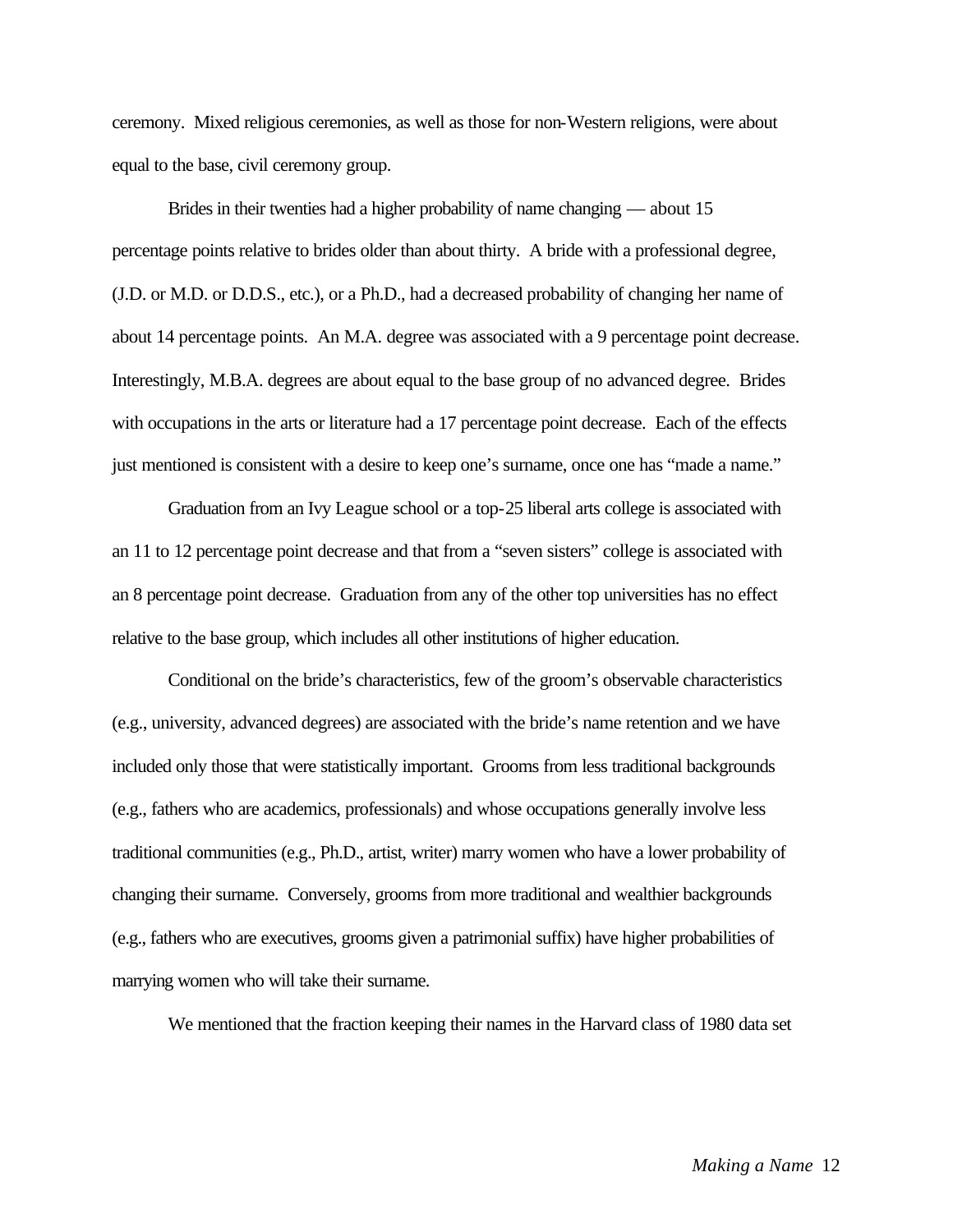is far higher than for all listings in the *Times* wedding announcements (52 versus 20 percent).<sup>20</sup> Sixty Harvard graduates (although not necessarily those from the class of 1980) announced their weddings in the 1991 *Times* and their rate of name retention was 30 percent. Because the observables of these graduates are reasonably similar to those in the Harvard class of 1980, the difference provides our best estimate of the disparity due self-selection into the society page of the *Times*, at least for those who graduated from Harvard.

We can also use the observables in the Harvard 1980 class and the coefficients from the *Times* 1991 regression to predict the Harvard fraction of "keepers." The predicted value, given our best estimate of the means of the independent variables for the Harvard class of 1980, is 40 percent.<sup>21</sup> The Harvard class of 1980 contains a far larger fraction, than does the *Times* sample, of women who received professional degrees, doctorates, and masters, and, of course, a far larger fraction who graduated from an Ivy League college.<sup>22</sup>

# *Harvard Class of 1980 Data Set*

 $\overline{1}$ 

We have also investigated the correlates of retaining one's surname using the Harvard class of 1980 data. The dependent variable in this case is whether the woman ever changed her name, either in the reunion or class book just after her marriage or in any future class books. In the sample given in Table 3, col. (1), about 50 percent changed their name at some time after marriage. This sample includes only women who gave the date of their marriage. We have also estimated the relationship for the larger sample that excludes the year of marriage (col. 3) and for

<sup>&</sup>lt;sup>20</sup> Because there is no trend in "changers" from 1984 to 1998 in the *Times* data, the comparison between the two data sets is reasonable. Furthermore, the average woman in the Harvard class of 1980 married 7 years after graduation. Thus their mean year of marriage is 1987, just four years prior to the *Times* data.  $2<sup>21</sup>$  We calculate the predicted value using the Table 2, col. 2 coefficients and the Harvard means for advanced degrees and occupation. Information does not exist on the ceremony or on the groom's father for the Harvard data. We have assumed a Protestant ceremony, which has about the mean effect.  $22$  We have used the accumulated advanced degrees for the 1980 Harvard class. But we do not believe that there is a meaningful overstatement of advanced degrees for the 1980 Harvard class relative to the *Times* sample because we have also coded degrees in progress in the *Times* sample.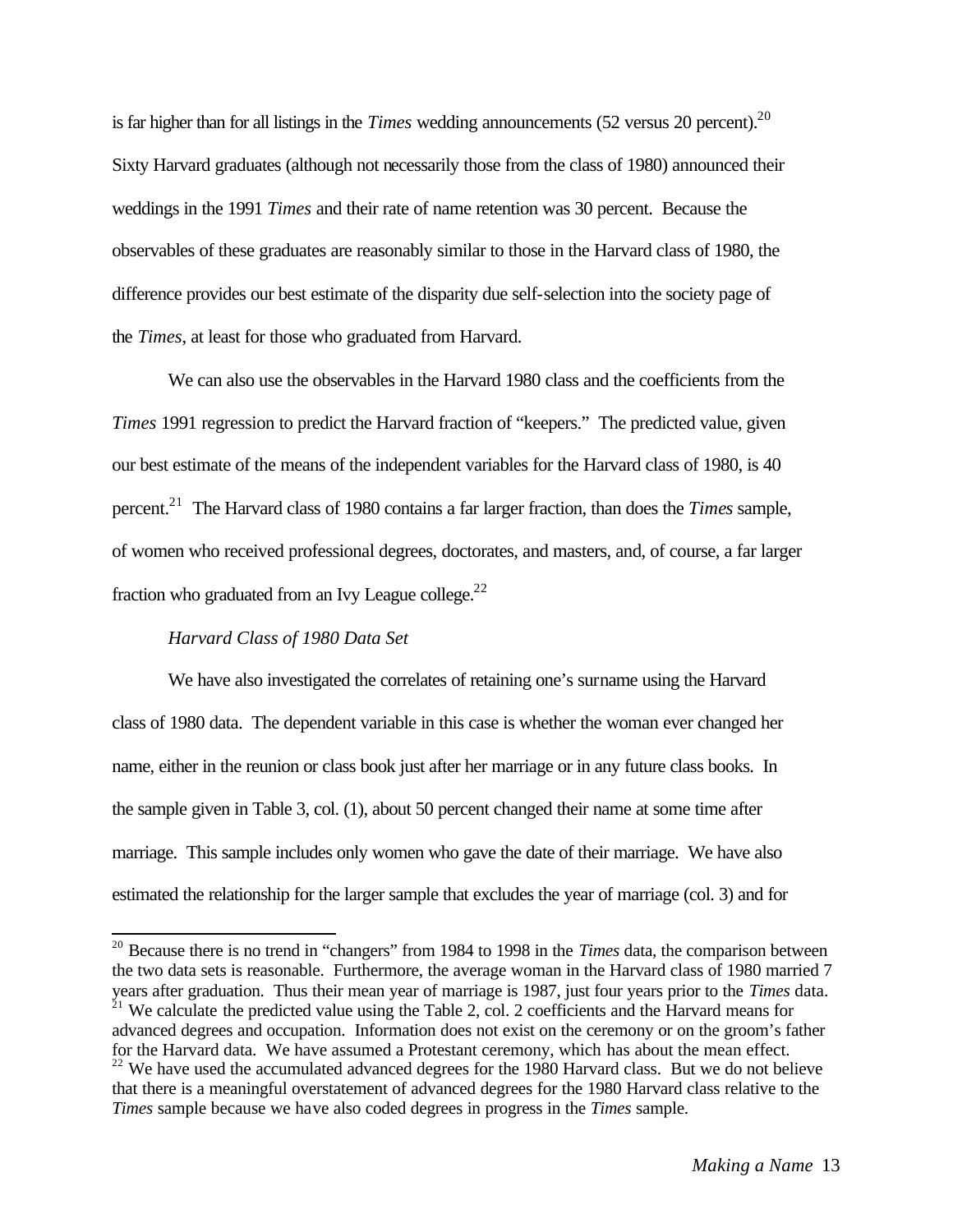the smaller sample but without the marriage year variable for comparison purposes (col. 2).<sup>23</sup>

The correlates included are the presence of an advanced degree, whether the husband has a Ph.D., the presence of children, years from graduation to the first child, years from graduation to marriage, and whether the woman ever listed herself as a "homemaker" or in the "arts."

As in the *Times* data, the most important correlates concern the woman's characteristics: having an advanced degree and the time to marriage and to a first child. A Ph.D. or an M.D. is associated with a reduction of about 25 percentage points in the probability of changing one's name. Each year of marriage delay is related to a 1 percentage point decline and each year of delay in having children is related to a 1.3 percentage point decline, when both enter the model.

The husband's observable characteristics are not very important with the exception that women who marry men with Ph.D.s tend to retain their names, finding that are similar to those from the *Times* data. It should be noted that there is no sizable interaction effect of bride-Ph.D. and groom-Ph.D.; the effects, rather, are independent. Women with Ph.D.s value the surnames under which they have published or are known, similar to writers and artists. But a groom with a Ph.D. may live in a place that is more accepting of a wife with a surname different from his.

Using the coefficients from col. (1), the predicted probability a woman from the Harvard class of 1980 would change her name after marriage if she did not have an advanced degree, married soon after college and had children a few years later was 0.846. At the other extreme, the predicted probability she would change her name after marriage if she had a Ph.D., married a Ph.D. ten years after graduation, and had no children was  $0.069<sup>24</sup>$ . These are, obviously, large differences and the quantitatively most important components are those concerning whether the

 $\overline{a}$ 

 $^{23}$  The women who did not give their date of marriage form a discernibly different group. They have a far lower fraction with children and have a lower fraction with advanced degrees.

<sup>&</sup>lt;sup>24</sup> The actual figures are 0.79 for women with no advanced degree, married within 5 years of her B.A., and with children, and 0.059 for women with a Ph.D. and married to a husband with a Ph.D.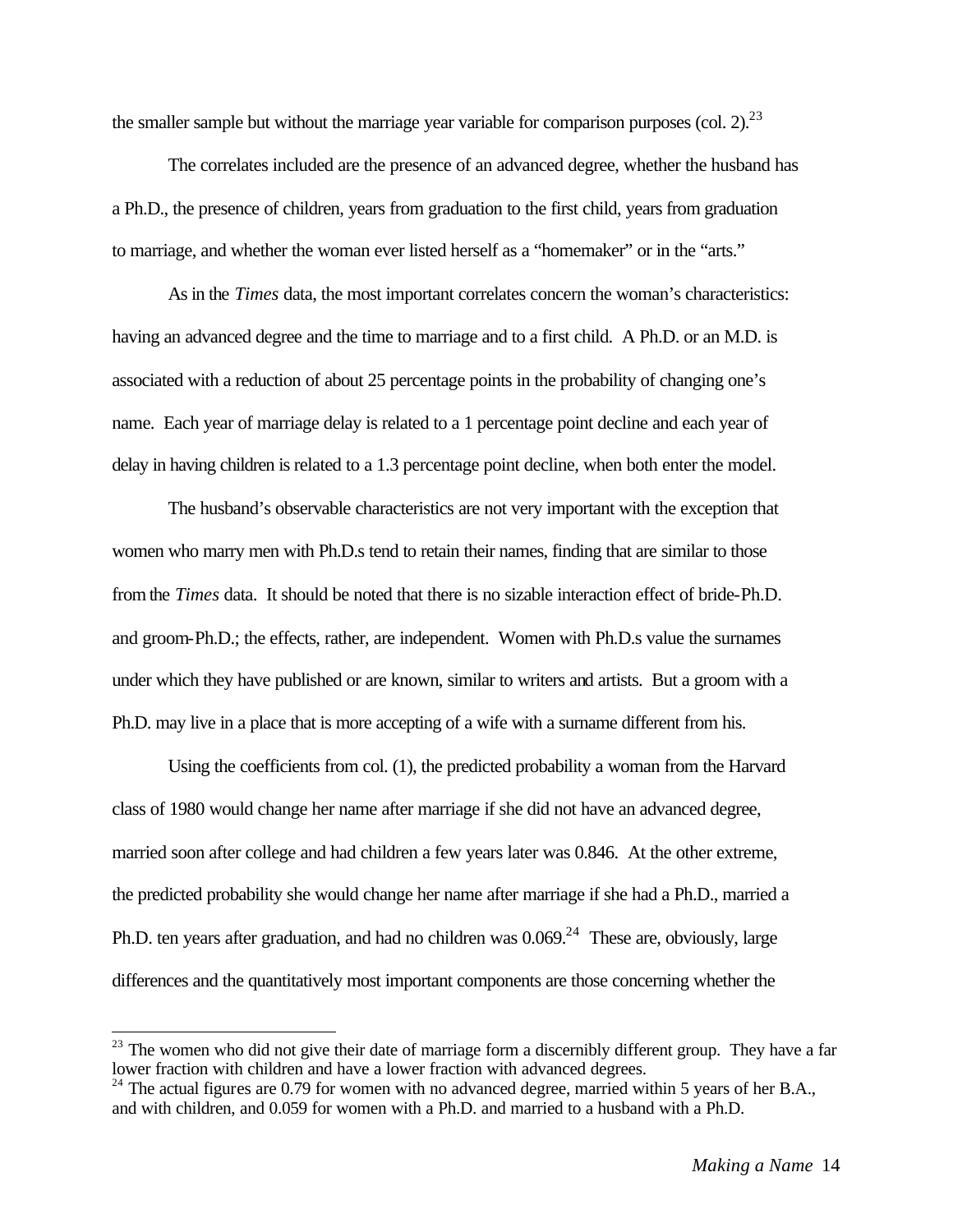woman has "made a name" for herself before marriage.

#### *Summary*

We have explored, using two sources of data, the fraction of women who retained their surname upon marriage and how this social indicator has changed during the past several decades. Both data sets include a special group of women — those who graduated from college.

The marriage announcements from *The New York Times* society page indicate an increase in the fraction retaining their surnames from 1980 to 1984 and again after 1998. For the population of couples who are included in the *Times* society section, the current fraction of brides who retain their surname is around 35 percent. Among the Harvard class of 1980, the fraction retaining their surname is greater — around 50 percent.

In a cross-section analysis of the correlates of surname change we find that the most quantitatively important factors involve whether the woman has already "made a name" for herself. Women with advanced degrees have a much greater probability of retaining their surnames, as do those who marry some years after graduation and have children much later, if at all. Other factors of importance are whether the husband's occupation (e.g., academic position) and family (e.g., as indicated by no patrimonial suffix; groom's father in less traditional occupation) are supportive of the less traditional surnames of the couple.

In sum, the shift among college graduate women to keeping their surnames after marriage began sometime from the late 1970s to early 1980s. It was spurred by an increase in the age at first marriage, the rapid increase in advanced degrees among women, and the acceptance of the appellation "Ms." Women began to "make a name" for themselves and more often insisted upon retaining their name at marriage.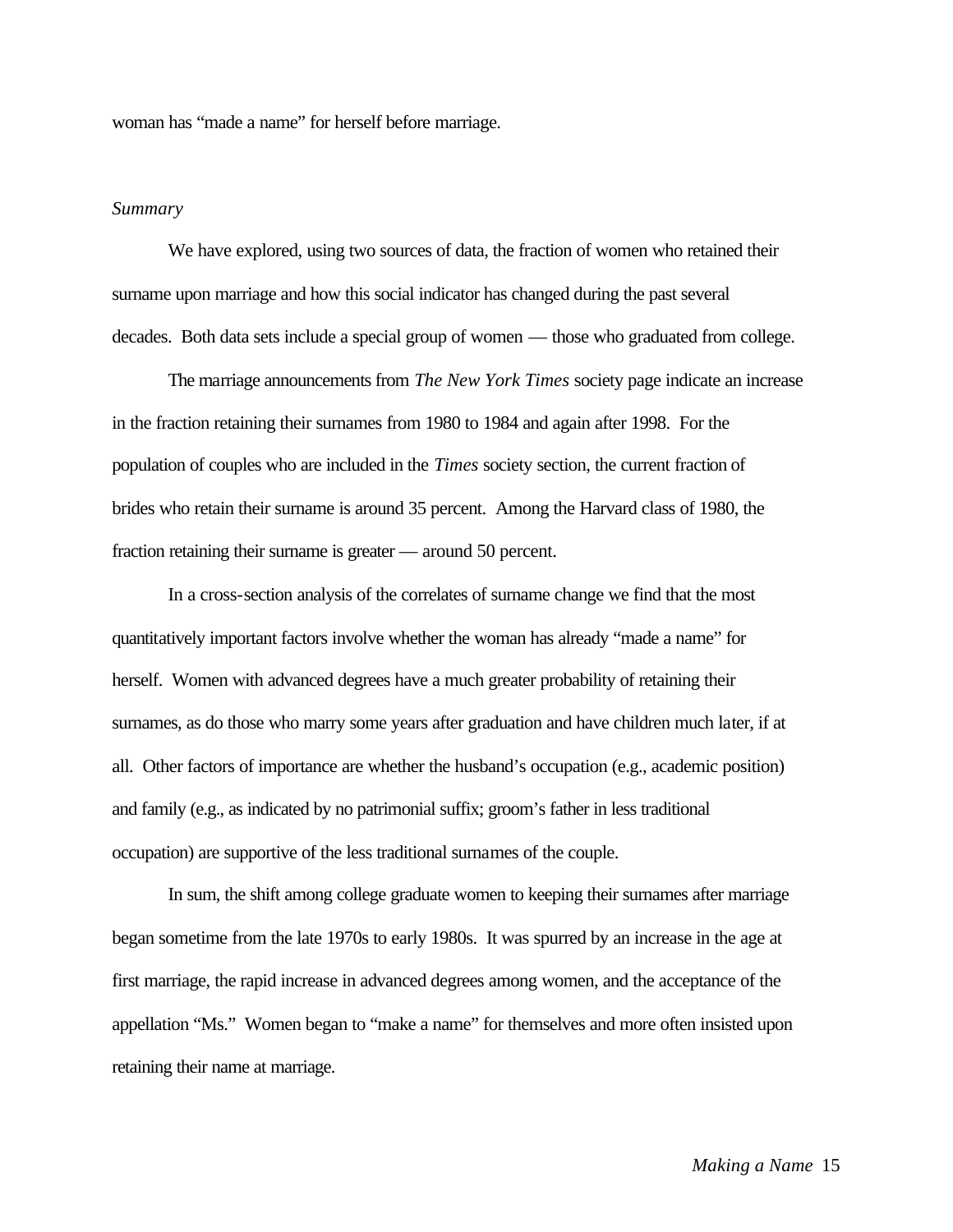#### *References*

- Akerlof, George A., and Rachel E. Kranton. 2000. "Economics and Identity," 115 *Quarterly Journal of Economics* (August): 715-53.
- Augustine-Adams, Kif. 1997. "The Beginning of Wisdom is to Call Things by Their Right Names," 7 *Southern California Review of Law and Women's Studies* (Fall).
- Davis, Nancy J., and Robert V. Robinson. 1988. "Class Identification of Men and Women in the 1970s and 1980s," 53 *American Sociological Review* (February): 103-112.
- Goldin, Claudia, and Lawrence F. Katz. 2000. "The Power of the Pill: Oral Contraceptives and Women's Career and Marriage Decisions." NBER Working Paper no. 7527. February.

Stannard, Una. 1977. *Mrs. Man*. San Francisco, CA: Germainebooks.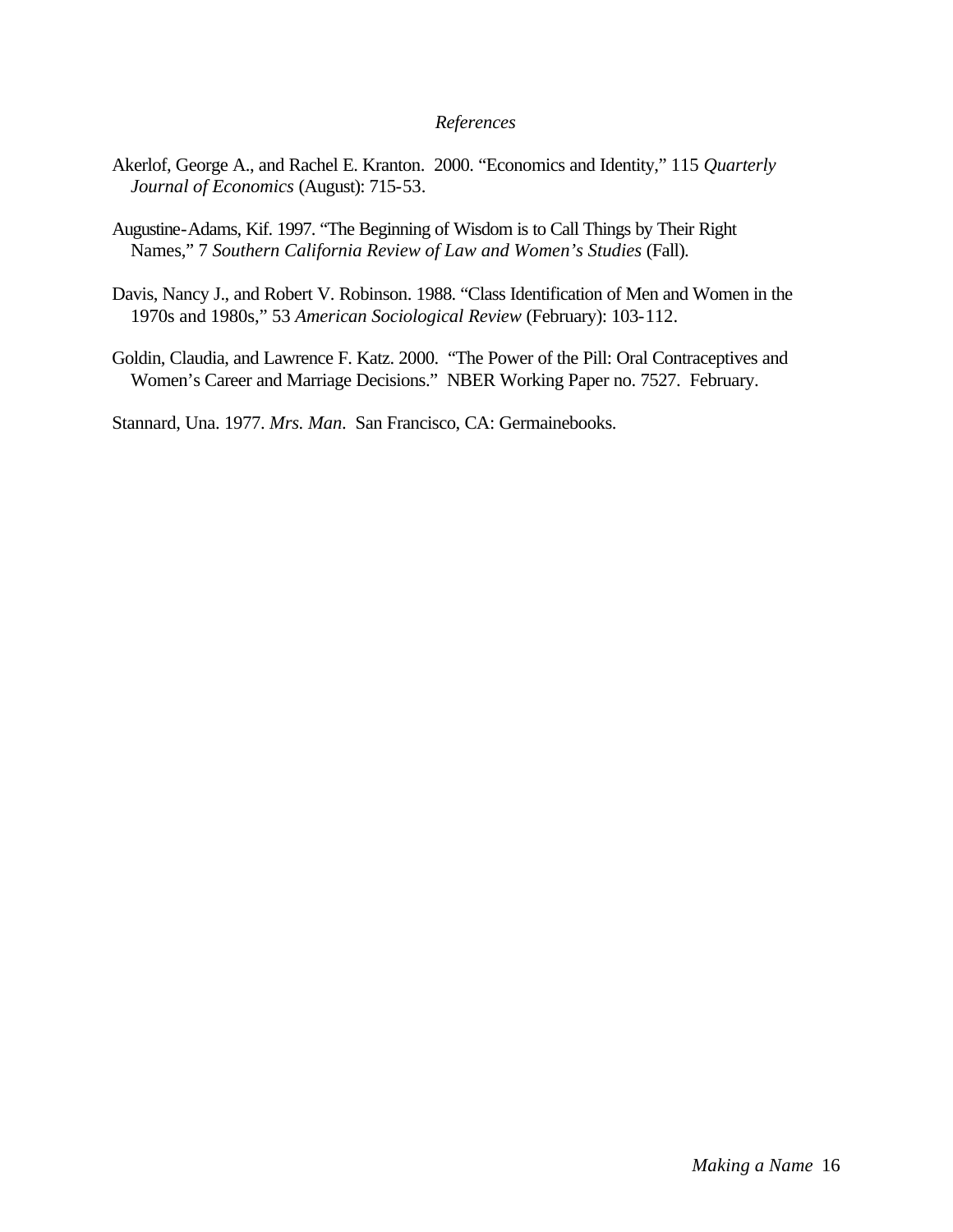Figure 1 Fraction of College Graduate Women Married before Various Ages



*Source*: Current Population Survey, Fertility and Marital History Supplement, 1990 and 1995. See Goldin and Katz (2000).

*Notes*: A three-year centered moving average is shown.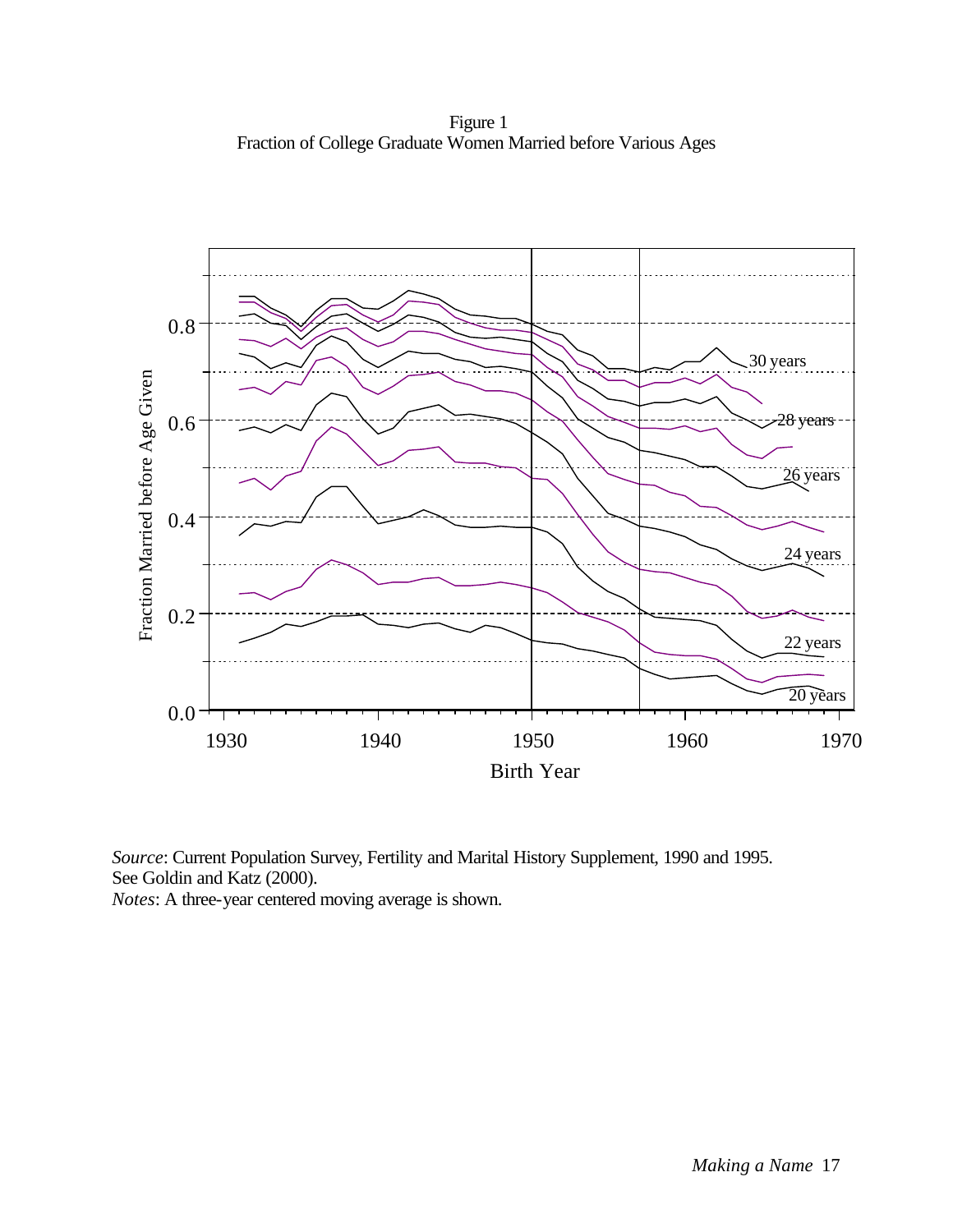Figure 2 First-Year Female Law and Medical Students as a Percentage of Female B.A.s Graduating in that Year



*Sources*: Goldin and Katz (2000).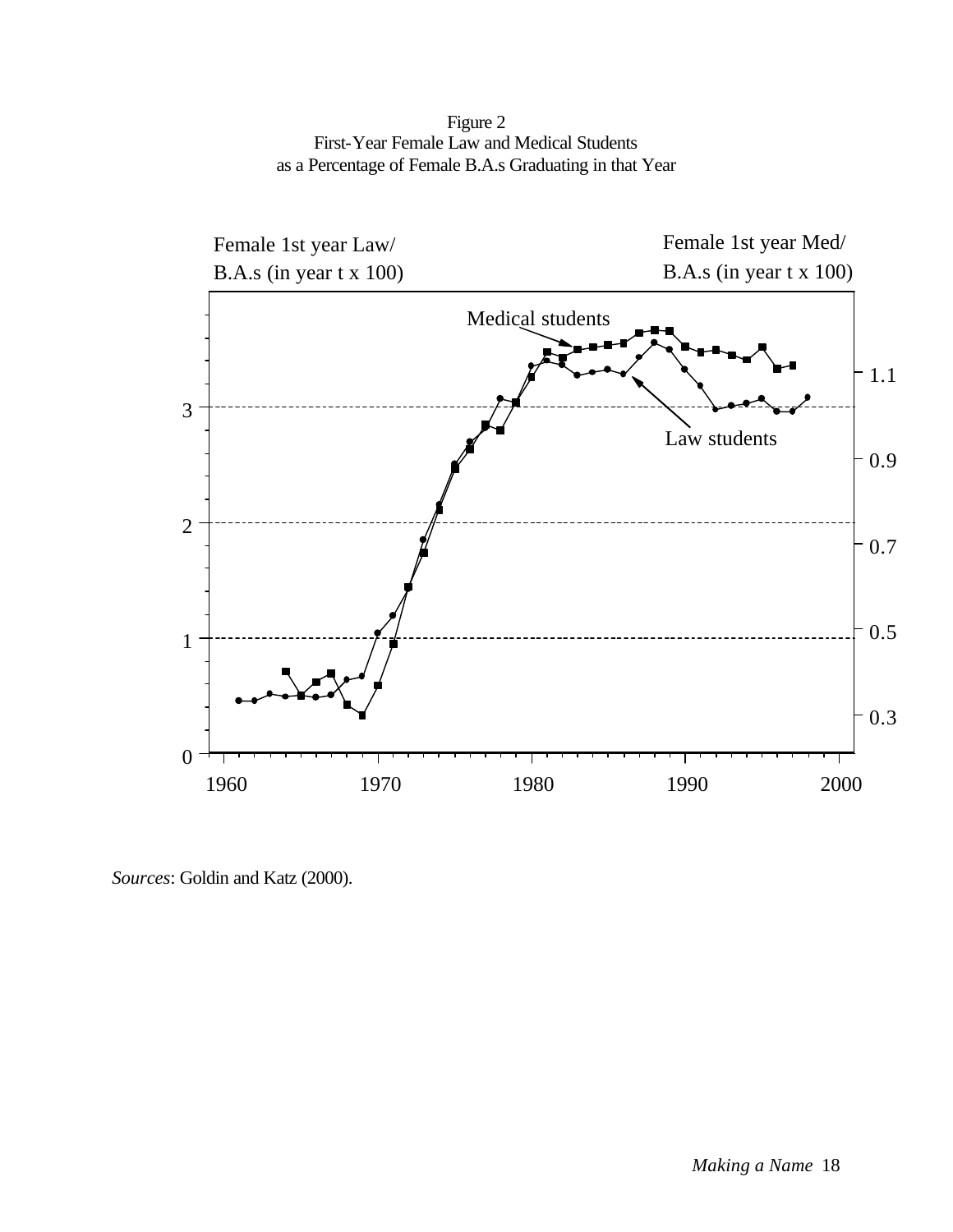Figure 3 Percentage Keeping Their Surname: Marriage Announcements in *The New York Times* 1980 to 2001





*Notes*: Women are coded as "keeping" if they stated that they were retaining their surname socially or professionally. All others are coded as "changers," and this group includes those who stated they were taking their husband's surname, those who stated they were hyphenating their name, and those who apparently gave no information on the bride's future name.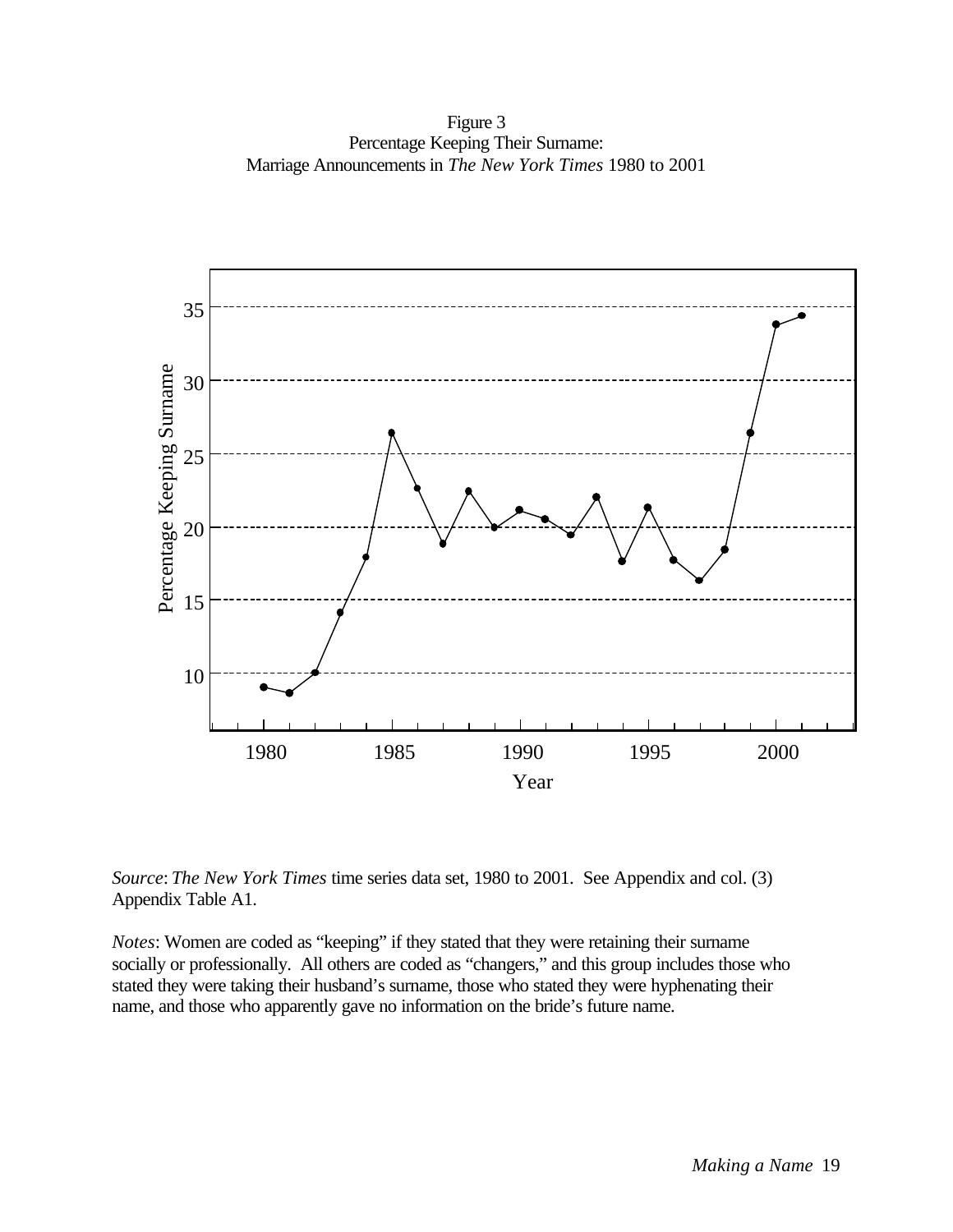# Table 1 Name Changing Through the Lifecycle: Harvard Class of 1980

| A. Respondents Who Did Not Change Surname at Marriage |  |  |
|-------------------------------------------------------|--|--|
|                                                       |  |  |
|                                                       |  |  |

|                         | Percentage<br>Not Changing | <b>Number</b><br>Married in | Number Not<br>Changing in |
|-------------------------|----------------------------|-----------------------------|---------------------------|
| Marriage Interval       | in Interval                | Interval                    | <b>Interval</b>           |
| Before 1985, after 1980 | 38.3                       | 107                         | 41                        |
| Before 1990, after 1985 | 58.2                       | 153                         | 89                        |
| Before 1995, after 1990 | 57.1                       | 91                          | 52                        |
| Before 2000, after 1995 | 56.4                       | 39                          | 22                        |
| All years, 1980 to 2000 | 52.3                       | 390                         | 204                       |

B. Surname Change after Marriage and after Childbirth

|                 |            | (2)          |             | (4)          |
|-----------------|------------|--------------|-------------|--------------|
|                 | Number Not | Percent      | Number with | Percent      |
|                 | Changing   | Changing     | Children,   | Changing     |
| <i>Marriage</i> | after      | Later, among | among $(1)$ | Later, among |
| <b>Interval</b> | Marriage   |              |             |              |
| 1980 to 1995    | 182        | 104          | 142         |              |

*Source*: Harvard Class of 1980 data set. See Appendix.

*Notes*:

Part A: The survey closest to the time of marriage was used for the surname information. The number of observations is the "flow" of individuals into the "ever-married" state.

Part B: The marriage interval does not include the last survey so that those who retained their name at marriage could have time to alter that decision.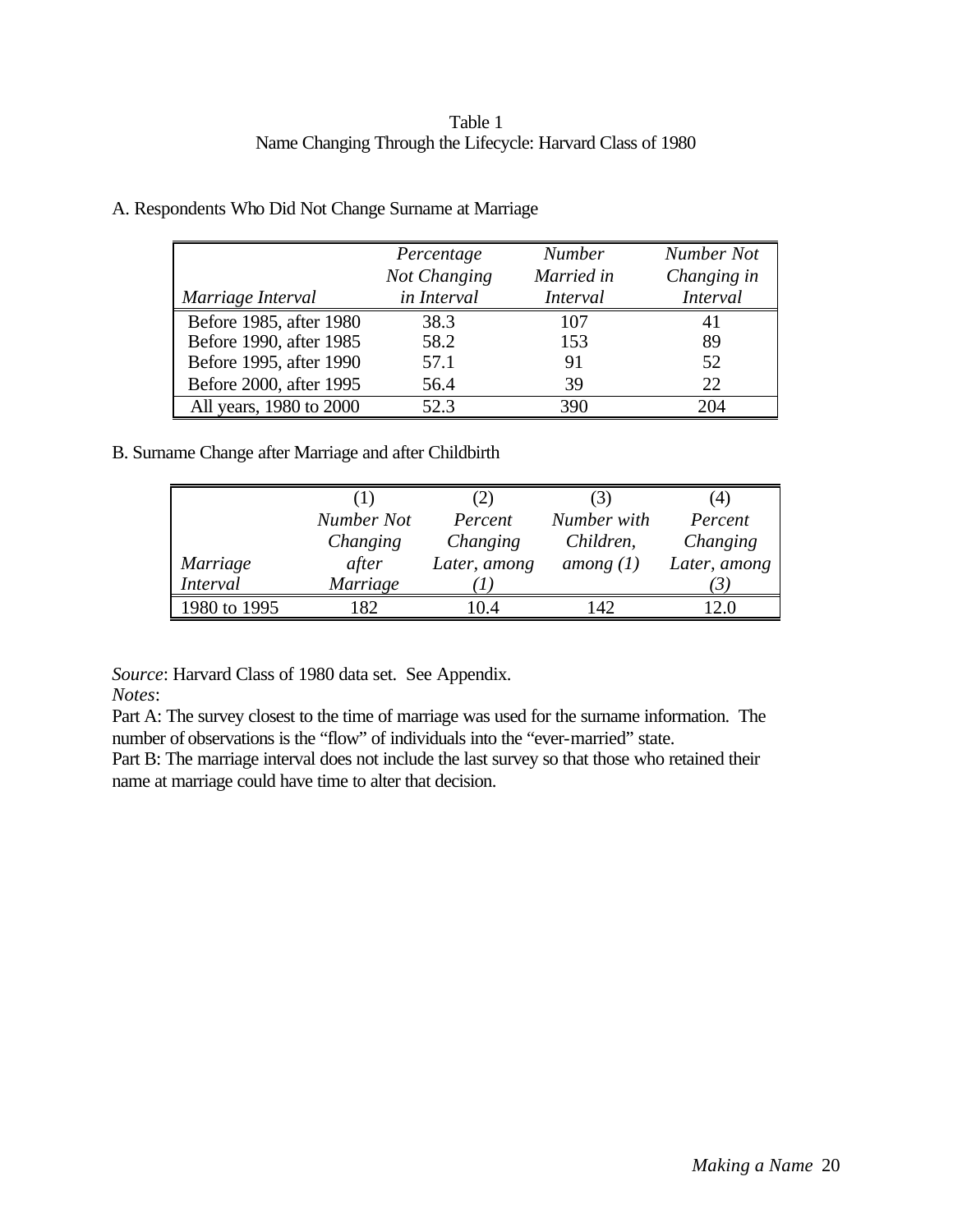Table 2 Correlates of Changing One's Surname at Marriage: *The New York Times*, 1991

|                                                       | (1)        |        | (2)       |        | (3)        |        | Means     |        |
|-------------------------------------------------------|------------|--------|-----------|--------|------------|--------|-----------|--------|
| Variable                                              | Coeff.     | S.e.   | Coeff.    | S.e.   | Coeff.     | S.e.   | (1) & (2) | (3)    |
| Dependent variable: Bride Changed Surname at Marriage |            |        |           |        | 0.810      | 0.766  |           |        |
| Ceremony                                              |            |        |           |        |            |        |           |        |
| Catholic                                              |            |        | 0.0816    | 0.0376 | 0.0999     | 0.0438 | 0.190     | 0.190  |
| Jewish                                                |            |        | 0.0776    | 0.0354 | 0.0743     | 0.0415 | 0.306     | 0.285  |
| Protestant                                            |            |        | 0.0478    | 0.0343 | 0.0580     | 0.0398 | 0.361     | 0.380  |
| Other religion or mixed                               |            |        | 0.0234    | 0.0462 | 0.0202     | 0.0540 | 0.0643    | 0.0634 |
| <b>Bride</b>                                          |            |        |           |        |            |        |           |        |
| Ages 20 to 24                                         | 0.166      | 0.0572 | 0.133     | 0.0571 | 0.115      | 0.0637 | 0.114     | 0.109  |
| Ages 25 to 29                                         | 0.173      | 0.0523 | 0.149     | 0.0522 | 0.139      | 0.0573 | 0.559     | 0.563  |
| Ages 30 to 34                                         | 0.0432     | 0.0541 | 0.0321    | 0.0536 | $-0.00595$ | 0.0592 | 0.229     | 0.225  |
| Ages 35 to 39                                         | $-0.0202$  | 0.0611 | $-0.0303$ | 0.0605 | $-0.0855$  | 0.0675 | 0.0671    | 0.0676 |
| Ivy League college                                    | $-0.128$   | 0.0241 | $-0.108$  | 0.0242 | $-0.137$   | 0.0285 | 0.203     | 0.197  |
| Top 25 university                                     | $-0.00371$ | 0.0301 | 0.00565   | 0.0298 | $-0.00237$ | 0.0356 | 0.105     | 0.0997 |
| "Seven sisters" college                               | $-0.0830$  | 0.0313 | $-0.0779$ | 0.0310 | $-0.0810$  | 0.0357 | 0.0981    | 0.101  |
| Top 25 liberal arts college                           | $-0.137$   | 0.0335 | $-0.118$  | 0.0336 | $-0.128$   | 0.0388 | 0.0795    | 0.0822 |
| Law degree                                            | $-0.147$   | 0.0271 | $-0.148$  | 0.0270 | $-0.178$   | 0.0317 | 0.139     | 0.137  |
| Medical, dental degree                                | $-0.138$   | 0.0442 | $-0.138$  | 0.0441 | $-0.316$   | 0.0601 | 0.0446    | 0.0314 |
| Ph.D.                                                 | $-0.198$   | 0.0496 | $-0.146$  | 0.0505 | $-0.154$   | 0.0582 | 0.0344    | 0.0355 |
| Master's degree                                       | $-0.114$   | 0.0237 | $-0.0883$ | 0.0238 | $-0.101$   | 0.0279 | 0.174     | 0.174  |
| M.B.A.                                                | $-0.0230$  | 0.0321 | $-0.0226$ | 0.0318 | $-0.0121$  | 0.0359 | 0.0948    | 0.102  |
| Bride occupation in arts                              | $-0.185$   | 0.0267 | $-0.168$  | 0.0273 | $-0.207$   | 0.317  | 0.136     | 0.136  |
| Groom                                                 |            |        |           |        |            |        |           |        |
| Ph.D. degree                                          |            |        | $-0.185$  | 0.0414 | $-0.236$   | 0.498  | 0.0513    | 0.0488 |
| Groom occupation in arts                              |            |        | $-0.0689$ | 0.0305 | $-0.0764$  | 0.0350 | 0.0987    | 0.101  |
| Father is an executive                                |            |        | 0.0417    | 0.0225 | 0.0573     | 0.0256 | 0.240     | 0.255  |
| Father is an academic                                 |            |        | $-0.0611$ | 0.0328 | $-0.0768$  | 0.0388 | 0.0823    | 0.0808 |
| Father is in a profession                             |            |        | $-0.0421$ | 0.0200 | $-0.0321$  | 0.0232 | 0.381     | 0.401  |
| Uses patrimonial suffix                               |            |        | 0.0889    | 0.0318 | 0.101      | 0.0363 | 0.0852    | 0.0899 |

*Making a Name* 21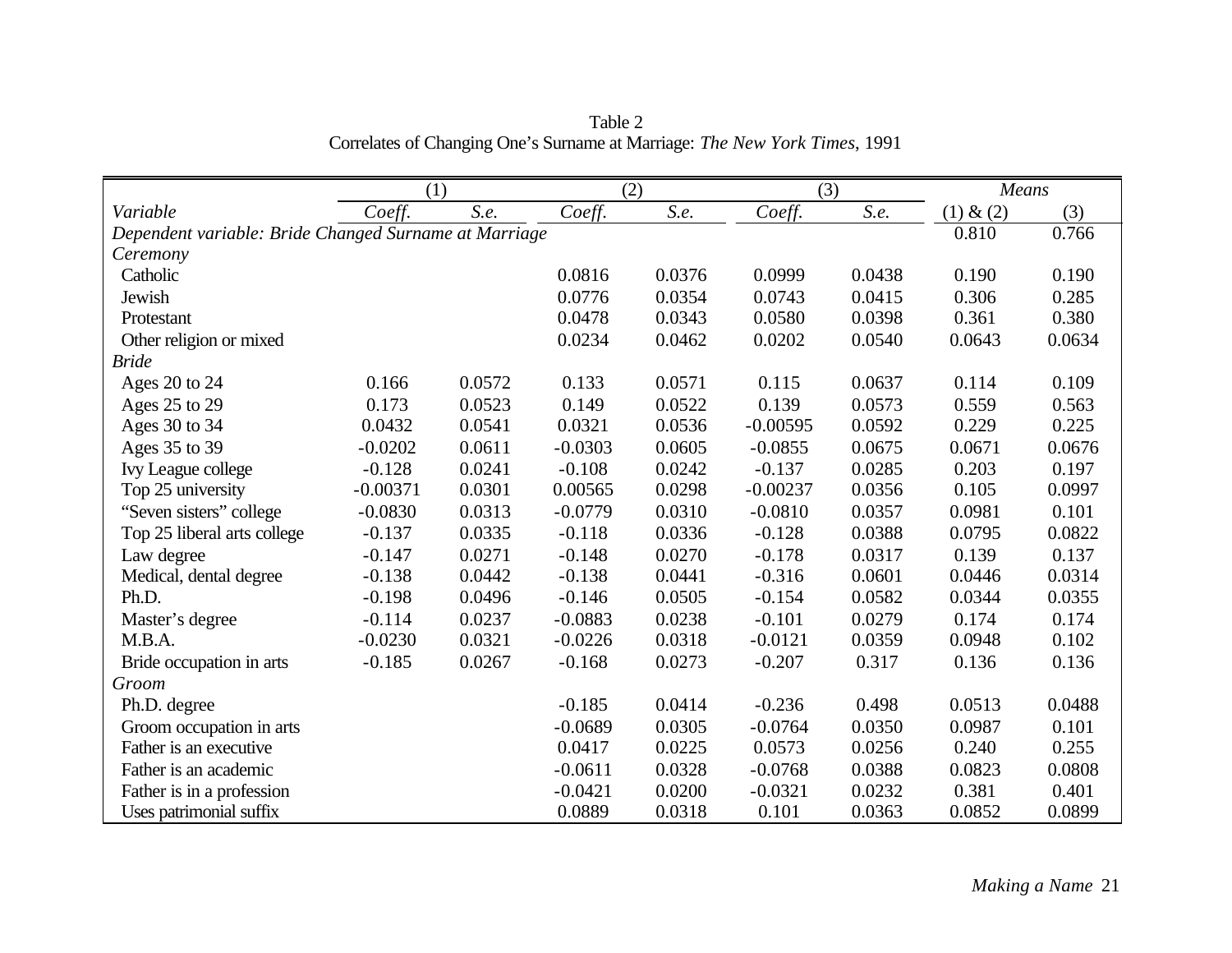| Constant                | 0.812                | 0.0521 | 0.779                    | 0.0589 | 0.766 | 0.0651 |     |       |
|-------------------------|----------------------|--------|--------------------------|--------|-------|--------|-----|-------|
| $R^2$                   | 122<br>J.I <i>LL</i> |        | 0.148                    |        | 0.200 |        |     |       |
| Root mean squared error | 0.369                |        | 0.364                    |        | 0.382 |        |     |       |
| Number of observations  | 772                  |        | $\mathbf{z}$<br>ر .<br>. |        | 1,435 |        | 770 | ل ر — |

*Source*: *The New York Times* cross section data set, 1991. See Appendix.

*Notes*: The bride is coded as changing her surname upon marriage if she is listed as Mrs., or with a hyphenated surname, or if there is no information given. Linear probability (OLS) regressions. Omitted ceremony is "civil." Colleges are categorized using the most recent *U.S. News and World Report* rankings and the categories are unique, i.e., the "top 25 universities" category omits the Ivy League institutions. The "seven sister" school category includes Bryn Mawr, Mount Holyoke, Radcliffe, Sarah Lawrence, Smith, Wellesley, and Vassar, although most are no longer single-sex and one (Radcliffe) merged with Harvard University in 1972. Professional and graduate degrees are not mutually exclusive; that is, a woman could have both an M.A. and a Ph.D. or an M.D. and a Ph.D. "Uses patrimonial suffix" is a dummy variable equal to one if the groom was listed as a Jr., Sr., or with any Roman numerals following his name. "S.e." is standard error. Cols. (1) and (2) are the entire sample of marriage announcements that included age. Col. (3) is the sample of marriage announcements with age but excluding those for which the couple did not tell the fact checker the surname the bride would assume.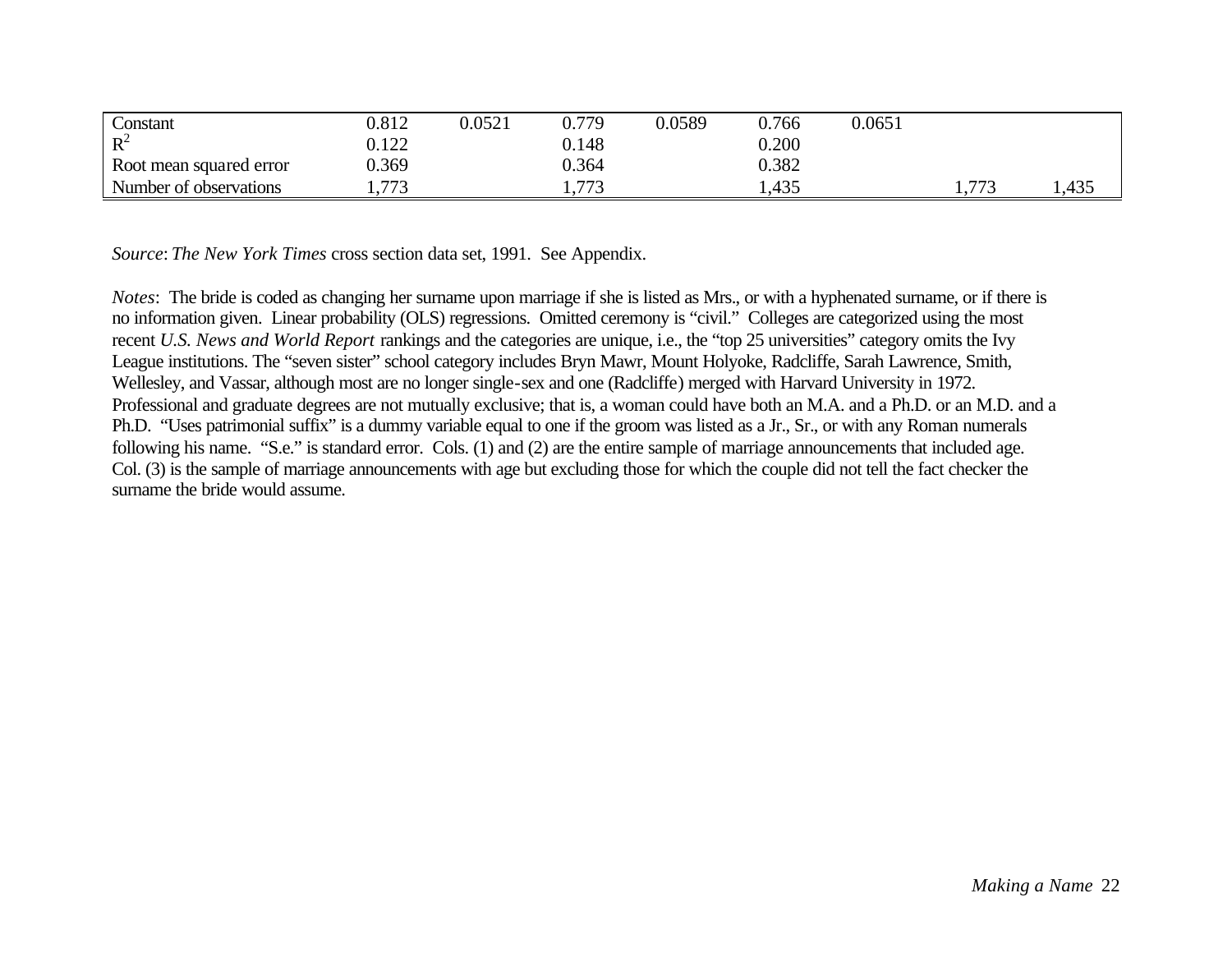|                                                                           | (1)       |        |          | (2)    | (3)      |        | Means for  |  |  |
|---------------------------------------------------------------------------|-----------|--------|----------|--------|----------|--------|------------|--|--|
| Variables                                                                 | Coeff.    | S.e.   | Coeff.   | S.e.   | Coeff.   | S.e.   | column (1) |  |  |
| Dependent variable: Woman changed her surname at marriage or subsequently |           |        |          |        |          |        |            |  |  |
| Woman's characteristics                                                   |           |        |          |        |          |        |            |  |  |
| Advanced degrees                                                          |           |        |          |        |          |        |            |  |  |
| M.A.                                                                      | 0.0371    | 0.0702 | 0.0412   | 0.0702 | 0.0142   | 0.0618 | 0.253      |  |  |
| M.B.A.                                                                    | $-0.160$  | 0.0900 | $-0.168$ | 0.0899 | $-0.186$ | 0.0806 | 0.128      |  |  |
| J.D.                                                                      | $-0.117$  | 0.0755 | $-0.122$ | 0.0755 | $-0.149$ | 0.0665 | 0.223      |  |  |
| M.D.                                                                      | $-0.234$  | 0.0843 | $-0.245$ | 0.0840 | $-0.278$ | 0.0726 | 0.170      |  |  |
| Ph.D.                                                                     | $-0.263$  | 0.0906 | $-0.273$ | 0.0905 | $-0.356$ | 0.0817 | 0.115      |  |  |
| Homemaker ever                                                            | 0.190     | 0.0935 | 0.198    | 0.0935 | 0.179    | 0.0854 | 0.102      |  |  |
| Artist/arts ever                                                          | $-0.115$  | 0.0873 | $-0.120$ | 0.0874 | $-0.216$ | 0.0752 | 0.121      |  |  |
| Family characteristics                                                    |           |        |          |        |          |        |            |  |  |
| Husband has Ph.D.                                                         | $-0.204$  | 0.0765 | $-0.207$ | 0.0766 | $-0.234$ | 0.0720 | 0.164      |  |  |
| Children                                                                  | 0.212     | 0.117  | 0.268    | 0.109  | 0.0888   | 0.881  | 0.820      |  |  |
| Years to child/10                                                         | $-0.127$  | 0.0896 | $-0.175$ | 0.0823 | $-0.135$ | 0.0684 | 8.049      |  |  |
| Years to marriage/10                                                      | $-0.0977$ | 0.0715 |          |        |          |        | 6.941      |  |  |
| Constant                                                                  | 0.634     | 0.0970 | 0.563    | 0.0822 | 0.732    | 0.0560 |            |  |  |
|                                                                           |           |        |          |        |          |        |            |  |  |
| $R^2$                                                                     | 0.158     |        | 0.153    |        | 0.164    |        |            |  |  |
| Mean squared error                                                        | 0.468     |        | 0.469    |        | 0.463    |        |            |  |  |
| Number of                                                                 |           |        |          |        |          |        |            |  |  |
| observations                                                              | 305       |        | 305      |        | 389      |        |            |  |  |

Table 3 Correlates of Changing One's Surname: Harvard Class of 1980

*Source*: Harvard class of 1980 data set. See Appendix.

*Notes*: Only women who were ever married are included in the sample. The samples in cols. (1) and (3) are smaller than that of (2) because marriage year was not reported by everyone who reported having ever been married. Means are given for the sample in col. (1); years variables are not divided by 10. Advanced degrees refer to any and some women report more than one. "Children" is a dummy variable and indicates that at least one child is reported with a birth date, although the child could be a stepchild or an adopted child. "Years" means since graduation, June 1980. "Artist/arts" includes artists, photographers, writers, journalists, actresses, and so on. "Homemaker ever" and "Artist/arts ever" indicates that the woman listed one of these occupational groups during one of the four surveys. "S.e." is standard error.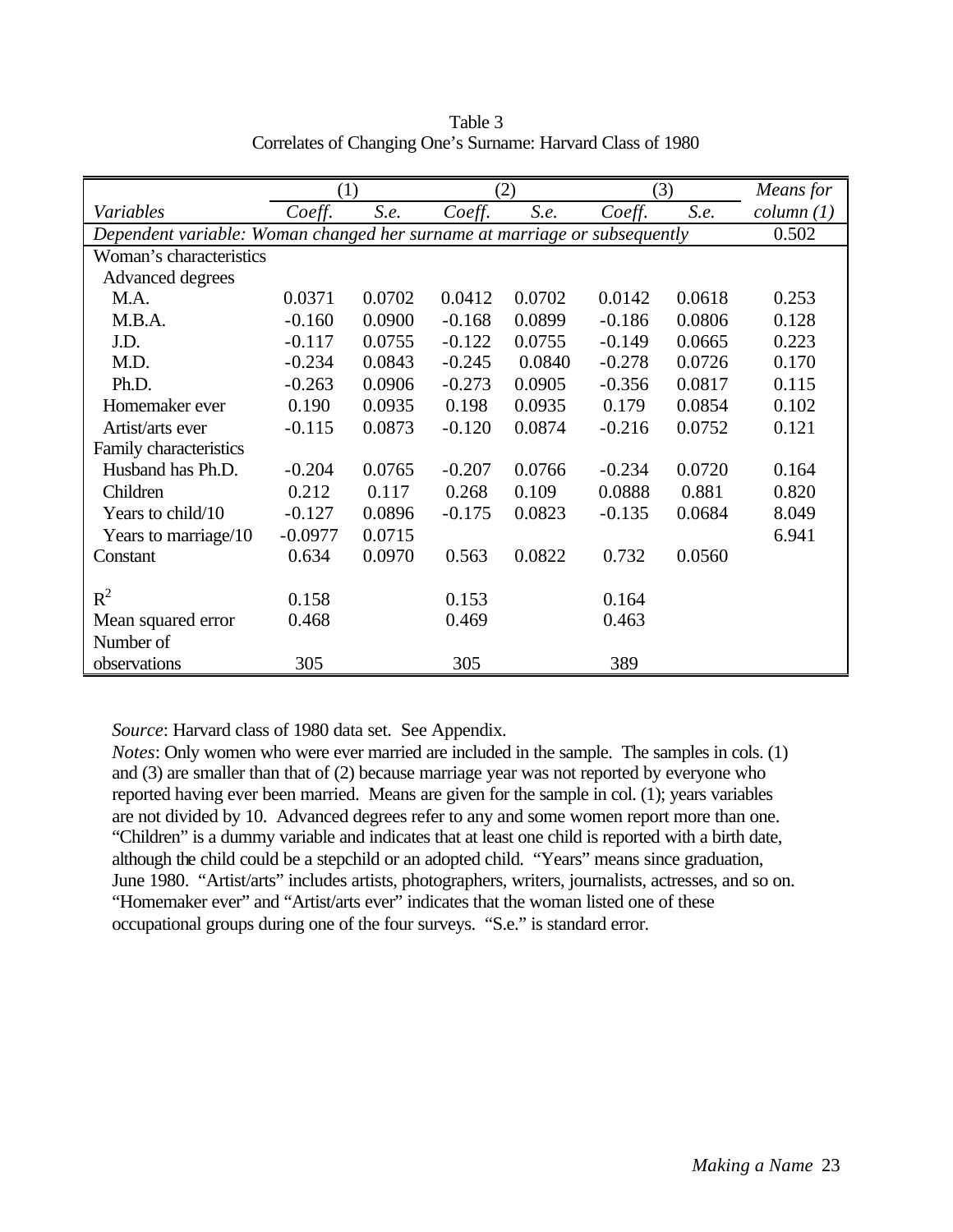# Appendix Table A1

|      | (1)      | (2)                  | (3)       | (4)     | (5)                    | (6)     | (7)           | (8)       |  |  |
|------|----------|----------------------|-----------|---------|------------------------|---------|---------------|-----------|--|--|
|      |          | <b>Keeps Surname</b> |           |         | <b>Changes Surname</b> |         |               |           |  |  |
|      |          |                      |           |         | N <sub>O</sub>         |         |               |           |  |  |
|      |          |                      |           |         | Take                   | inform- |               | Number of |  |  |
|      |          | Profes-              | "Keepers" | Hyphen  | husband's              | ation   | "Changers"    | observa-  |  |  |
| Year | Socially | sionally             | $(1)+(2)$ | surname | surname                | listed  | $(4)+(5)+(6)$ | tions     |  |  |
| 1980 | 0.078    | 0.012                | 0.090     | 0.000   | 0.213                  | 0.697   | 0.910         | 244       |  |  |
| 1981 | 0.061    | 0.024                | 0.086     | 0.004   | 0.318                  | 0.592   | 0.914         | 245       |  |  |
| 1982 | 0.074    | 0.026                | 0.100     | 0.000   | 0.258                  | 0.642   | 0.900         | 229       |  |  |
| 1983 | 0.093    | 0.048                | 0.141     | 0.011   | 0.256                  | 0.593   | 0.859         | 270       |  |  |
| 1984 | 0.122    | 0.057                | 0.179     | 0.022   | 0.367                  | 0.432   | 0.821         | 229       |  |  |
| 1985 | 0.143    | 0.121                | 0.264     | 0.004   | 0.468                  | 0.264   | 0.736         | 231       |  |  |
| 1986 | 0.108    | 0.118                | 0.226     | 0.018   | 0.570                  | 0.186   | 0.774         | 279       |  |  |
| 1987 | 0.096    | 0.092                | 0.188     | 0.018   | 0.401                  | 0.393   | 0.813         | 272       |  |  |
| 1988 | 0.105    | 0.119                | 0.224     | 0.018   | 0.412                  | 0.347   | 0.776         | 277       |  |  |
| 1989 | 0.172    | 0.027                | 0.199     | 0.021   | 0.620                  | 0.160   | 0.801         | 332       |  |  |
| 1990 | 0.208    | 0.003                | 0.211     | 0.032   | 0.668                  | 0.090   | 0.789         | 379       |  |  |
| 1991 | 0.201    | 0.003                | 0.205     | 0.014   | 0.597                  | 0.184   | 0.795         | 293       |  |  |
| 1992 | 0.190    | 0.004                | 0.194     | 0.061   | 0.706                  | 0.039   | 0.806         | 279       |  |  |
| 1993 | 0.220    | 0.000                | 0.220     | 0.048   | 0.560                  | 0.173   | 0.780         | 336       |  |  |
| 1994 | 0.167    | 0.009                | 0.176     | 0.027   | 0.421                  | 0.376   | 0.824         | 330       |  |  |
| 1995 | 0.213    | 0.000                | 0.213     | 0.034   | 0.456                  | 0.297   | 0.788         | 320       |  |  |
| 1996 | 0.177    | 0.000                | 0.177     | 0.038   | 0.550                  | 0.235   | 0.823         | 260       |  |  |
| 1997 | 0.163    | 0.000                | 0.163     | 0.019   | 0.504                  | 0.314   | 0.837         | 258       |  |  |
| 1998 | 0.184    | 0.000                | 0.184     | 0.041   | 0.461                  | 0.314   | 0.816         | 245       |  |  |
| 1999 | 0.209    | 0.055                | 0.264     | 0.034   | 0.464                  | 0.238   | 0.736         | 235       |  |  |
| 2000 | 0.259    | 0.079                | 0.339     | 0.017   | 0.456                  | 0.188   | 0.661         | 239       |  |  |
| 2001 | 0.266    | 0.082                | 0.348     | 0.034   | 0.412                  | 0.206   | 0.652         | 233       |  |  |

# Keepers and Changers in *The New York Times* Sample: 1980 to 2001

*Source*: *The New York Times* Time Series Data Set, 1980 to 2001. See Data Appendix.

*Notes*: The 2001 figure is for the year up to August 2001.